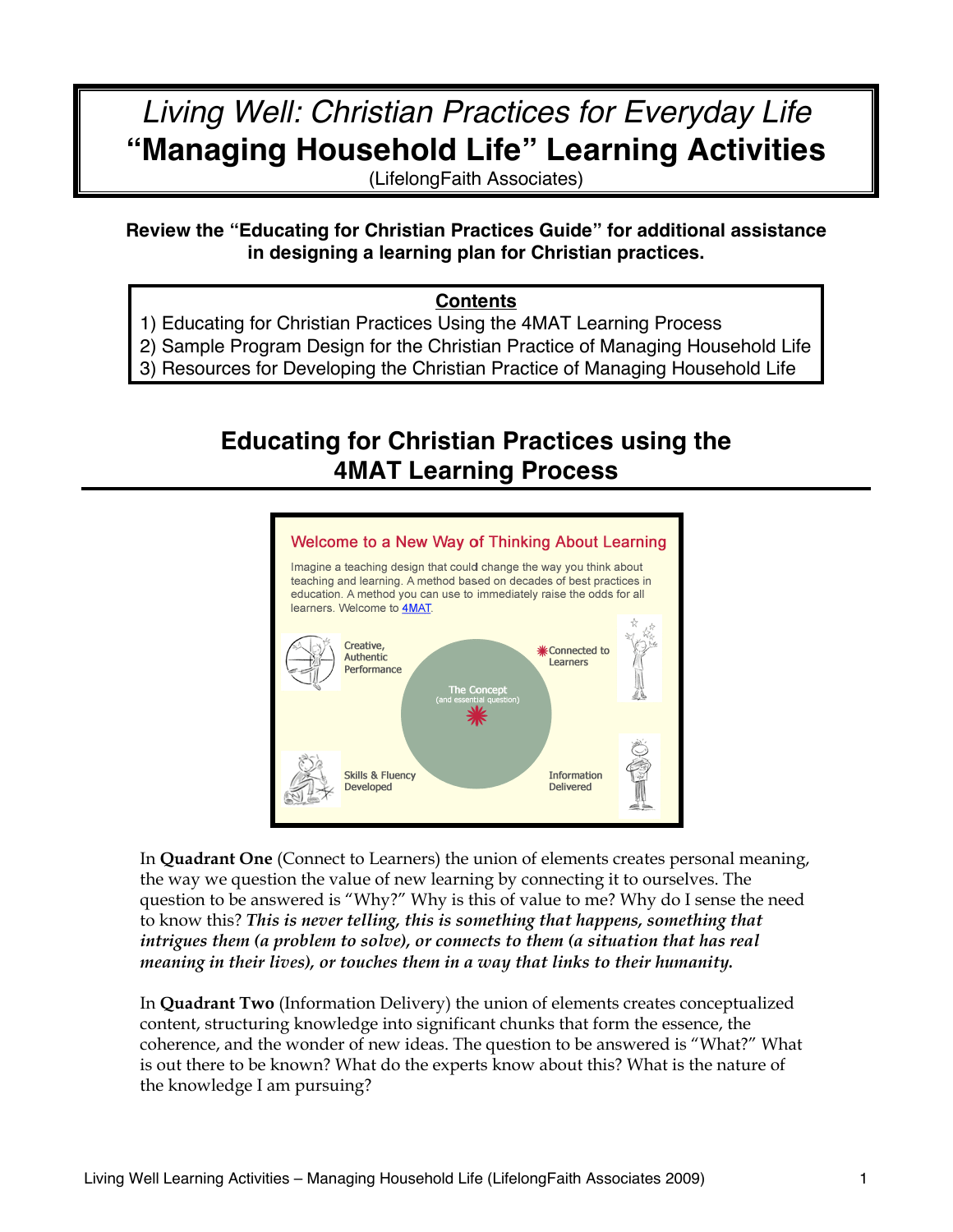In **Quadrant Three** (Skill and Fluency Development) the union of elements creates usefulness (and the more immediate the better), the transferability into one's life, problem solving with the learning. The question to be answered is "How?" How does this work? Will this streamline my tasks? How will this be of use in my life? *This is where learners take the learning and do something with it, something that has meaning for them. This is where relevance is demonstrated.* 

In **Quadrant Four** (Creative and Authentic Performance), the union of elements creates creative integration, the way we adapt the learning into something new and unique. The question to be answered is "What If?" If I use this in my own way, what will happen? What can I create and how will that creation expand, enhance, and maybe even transform the world I know? *The world "per-form" means to form through and that is the essence of this step. It represents the merging of the learning and the learner.*

McCarthy emphasizes that knowledge must be used. It must operate in one's life. And because all human beings are unique, we use and then integrate learning in our own inimitable, incomparable ways. What we learn is transformed into a particular use, a distinct way of doing, a matchless refinement of a method, a unique understanding. It is transformed. It becomes for us. It is in the transformation that real understanding happens.

#### **4 MAT References**

- Website: www.aboutlearning.com
- *Teaching Around the 4MAT Cycle—Designing Instructive for Diverse Learners with Diverse Learning Styles.* Bernice McCarthy and Dennis McCarthy. Thousand Oaks, CA: Corwin Press, 2006.
- *About Teaching: 4MAT in the Classroom*. Bernice McCarthy. Wauconda, IL: About Learning, 2000.
- *About Teaching Companion: The 4MAT Implementation Workbook*. Bernice McCarthy and Dennis McCarthy. Wauconda, IL: About Learning, 2003.

## **Examples of Methods for Each Stage of the Process**

#### **Quadrant 1. Connecting to the Learner**

- **Why** do learners need to know this?
- Actual case studies
- Stories (audio, video, illustrated)
- Personal storytelling
- Direct experience / field trip
- Simulated experience or game
- TV-style game show
- Interactive dialogue
- Personal reflection/journal
- Feature film segment
- Media presentation (PowerPoint): images and music
- Dramatic presentations
- Personal reflection tool/worksheet
- Quiz
- Self-assessment or inventory<br>• Praver or ritual experience
- Prayer or ritual experience
- Witness presentations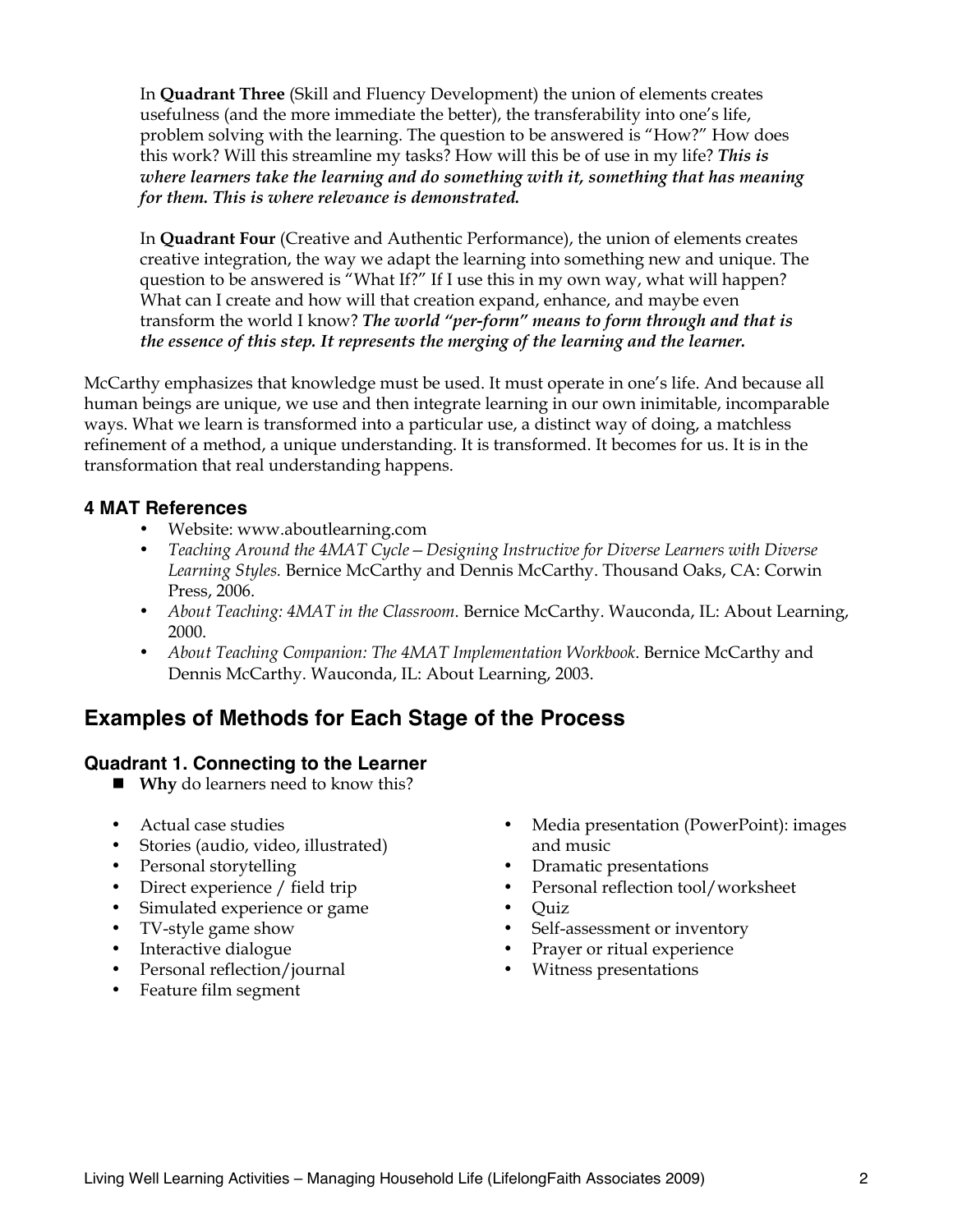#### **Quadrant 2. Delivering Information**

- **What** is it that we are teaching the learners?
- Video presentation
- Audio presentation
- PowerPoint presentation with content and images/music
- Guided reading and research
- Interviewing experts
- Demonstration
- Prayer or ritual experience
- **Lecture**
- Panel presentation

#### **Quadrant 3. Developing Skills and Fluency**

- **How** will the learners use it in their lives?
- Case study demonstrating how to use the information
- In-session practice activities and exercises (specific to the content of the session)
- **Mentoring**
- Role play / skill practice
- Field work
- Simulations
- In-field observations
- Demonstrations

#### **Quadrant 4. Creative and Authentic Performance**

- What will the learners become and do as a result of the learning experience?
- Conduct a demonstration
- Write a report, article, or story describing performance to share with others
- Create action plans
- Create a photo or video documentary of practice
- Field trip / mission trip
- Participate in a church ministry (within the church or in the wider community)
- Keep a journal or log of performance efforts
- Get involved in an action learning project (e.g., service project, teaching others, leading an activity).

## **4MAT and the Living Well Process**

Each chapter in *Living Well* is developed around five movements:

1. **Yearning** taps into our hunger for living well by addressing a basic area of human need through the real-life stories of people who seek meaning and purpose for their lives through a particular practice.

- Study groups: read and analyze/reflect on selecting readings, and present findings in a small group or to the large group
- Project-centered learning: develop a project that involves study, creative activity, and presentation of the project
- Debate
- Inquiry-oriented discussion
- Learning tournament
- Panel presentations
- Compare and contrast activities
- Creative writing activity, e.g., learners rewrite Scripture stores or hymns n contemporary language and situations
- Presentations by learners of a project
- Creative activity: learners create an art project, song/music video, video or PowerPoint presentation, dramatic presentation, advertisement/commercial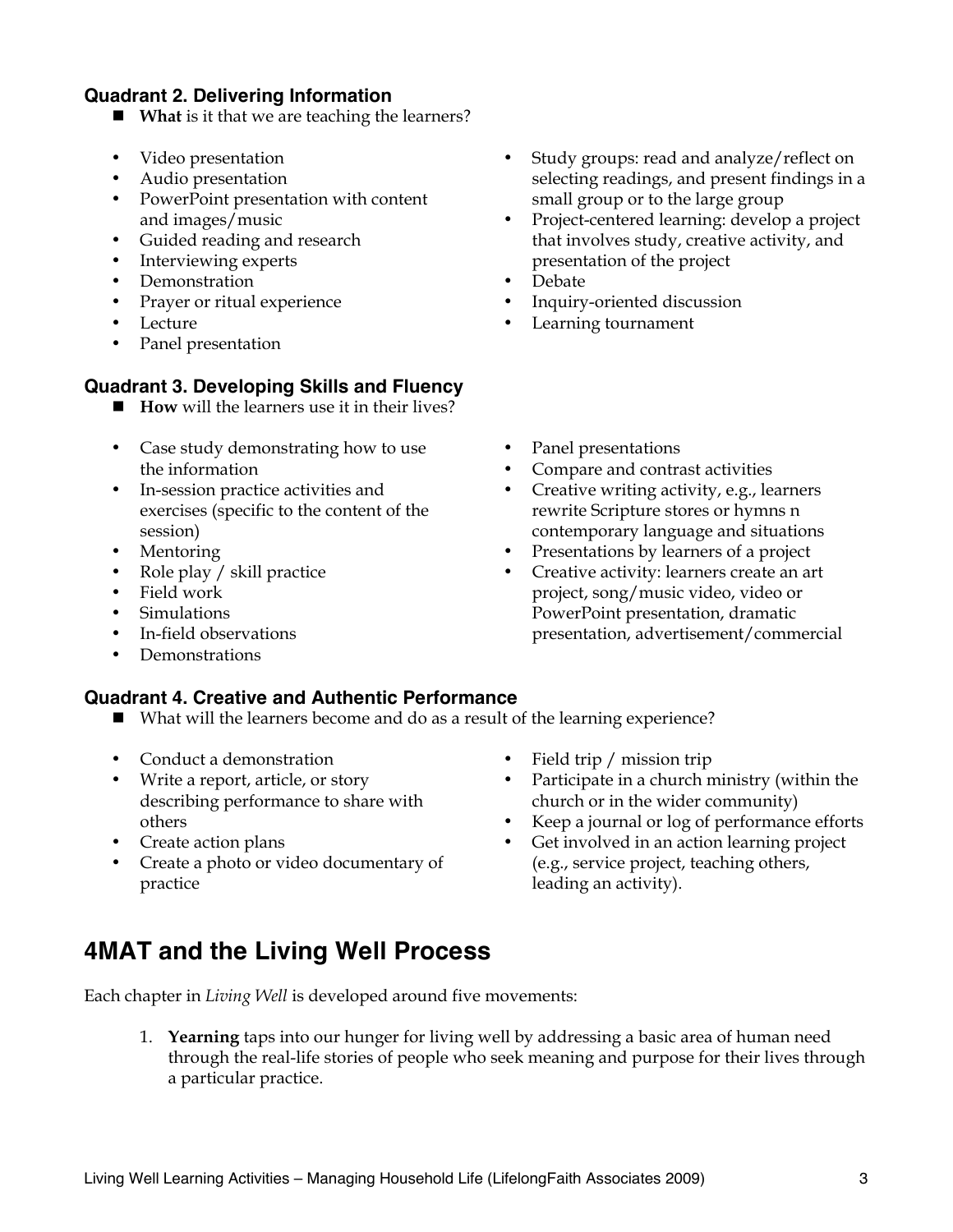- 2. **Reflecting** gives you, whether individually or with your household, an opportunity to become aware of how you experience the basic human need and hunger for the Christian practice in your own life, and how you may already be living this practice.
- 3. **Exploring** presents the biblical teaching on the practice, how the practice addresses our basic need and hungers, and why the practice is important for living a Christian life.
- 4. **Living** provides you with a variety of tools—activities, ideas, and strategies—that you can use to integrate each Christian practice into your daily life.
- 5. **Praying** concludes the chapter by offering God thanks and praise, and asking for God's help.

Here is an application of the 4MAT learning cycle to teaching Christian practices to a large group (families, multiple generations, or adults) using the 5-part process of each *Living Well: Christian Practices for Everyday Life* chapter.

## **Quadrant 1**

## **Part 1.** *Yearning***: The Hunger for the Practice**

■ Illustrating the hunger for the Christian practice in story, music, film, and/or current events.

## **Part 2.** *Reflecting***: Reflection on the Hunger**

- Guiding the individual or family in identifying how they see the hunger in their own lives and world.
- Helping people become aware of how they already engage in this practice, and the things that distort or hinder the practice.

## **Quadrant 2**

## **Part 3.** *Exploring***: The Christian Practice**

- Grounding the Christian practice in the Bible by describing how the biblical story(s) deepens our understanding of the Christian practice.
- **Describing what people today, and throughout history, actually do when they are engaged** well in a particular practice—people or communities that live the practice with exceptional grace and skill.
- Connecting the Christian practice to human needs and hungers. Identifying how and why it is important to living a meaningful life. Describing the benefits of living the Christian practice—for the person, family, and for the community and world.

## **Quadrant 3**

## **Part 4.** *Living***: Application of the Christian Practice to Daily Life**

- Giving people tools—activities, ideas, resources—for living the Christian practice in their daily lives—at home, at work, at school, and in the world.
- $\blacksquare$  Showing people how to make the Christian practice part of everyday life.
- Guiding people in performing the Christian practice and then reflecting on it.

## **Quadrant 4**

## **Part 4.** *Living***: Application of the Christian Practice to Daily Life**

## **Part 5.** *Praying***: Prayer for the Practice**

- Entering more deeply into the practice through prayer and reflection.
- Offering God thanks and praise, and asking for God's help in living the practice.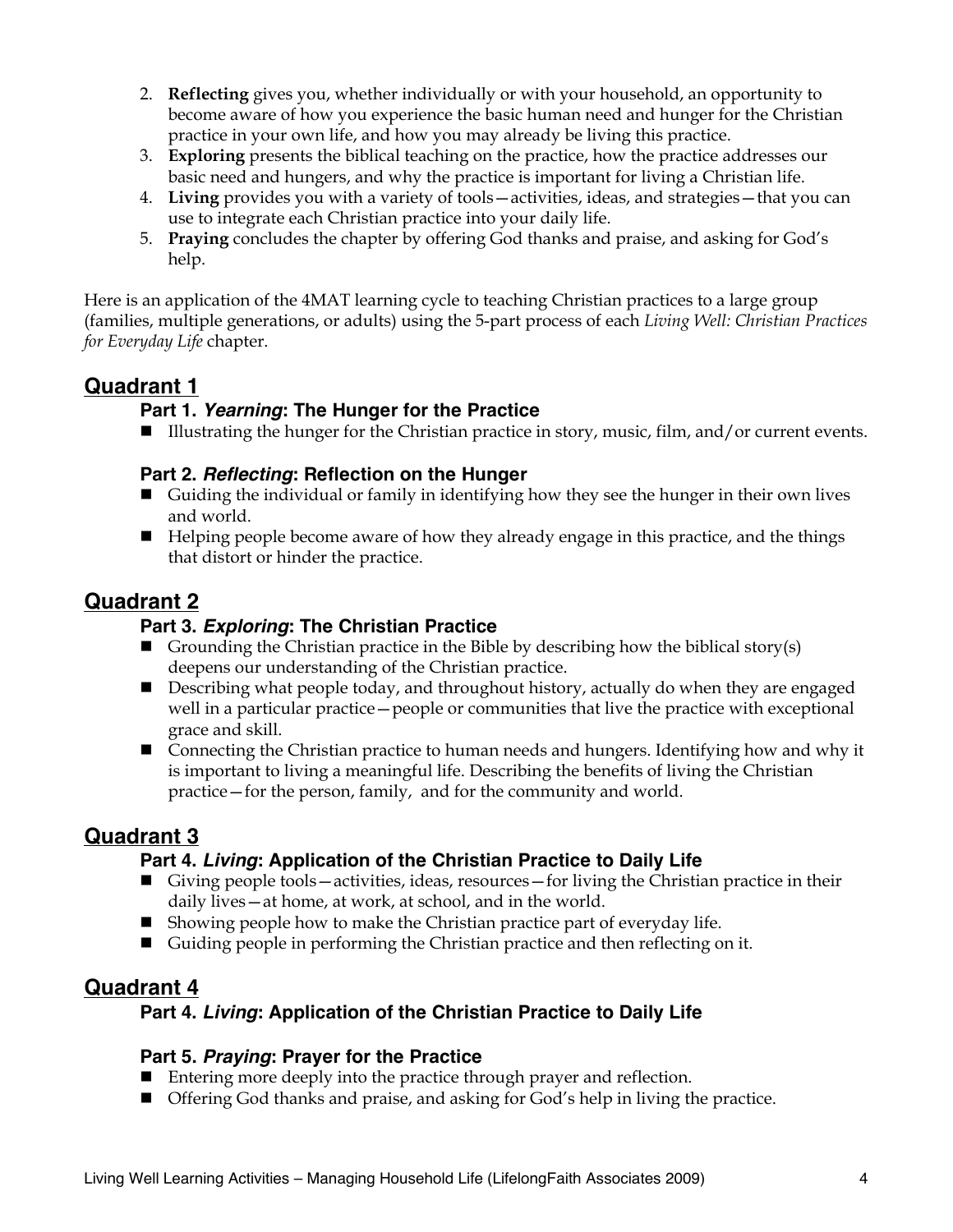## **Sample Program Design for the Christian Practice of Managing Household Life**

## **A Word about this Program Design**

The "Managing Household Life" chapter from *Living Well: Christian Practices for Everyday Life* explores three components of the Christian practice of managing household life: 1) managing household time and responsibilities, 2) managing household money, and 3) managing household property and possessions. You can design one session with all three components or teach three sessions, each one focused on one component.

During the session, children can use the Managing Household Life activities in the *Living Well Children's Workbook.* 

## **Preparation**

## **Materials**

- The following handouts are included with this session:
	- 1. *A Scene from an America Household*
	- 2. *Images of the Good Life*
	- 3. *\$50 Play Money*
	- 4. *The View of the Good Life in Our Society and Culture*
	- 5. *Managing Household Time and Responsibilities*
	- 6. *Managing Household Money*
	- 7. *Managing Household Property and Possessions*
	- 8. *Managing Household Life Scripture Verses* (cut out the verses, place in a bowl on each table)
	- 9. *Managing an "Environmentally-Friendly" Household*
- The following additional activities are included at the end of this program design:
	- 1. Saying Amen to Rules
	- 2. Saying Amen to Priorities and Shared Responsibility
	- 3. Time Management

## **Suggested Setting**

• Organize the participants into table groups. Have a Bible on each table.

## **Preparation of Learning Activities**

- Poster paper, glue sticks or tape, paper, pens/pencils for everyone
- Newsprint sheets and markers
- Prior to the session make copies of the handout with the \$50 play money and create packets (envelopes) with \$500 for individuals and \$1000 for families.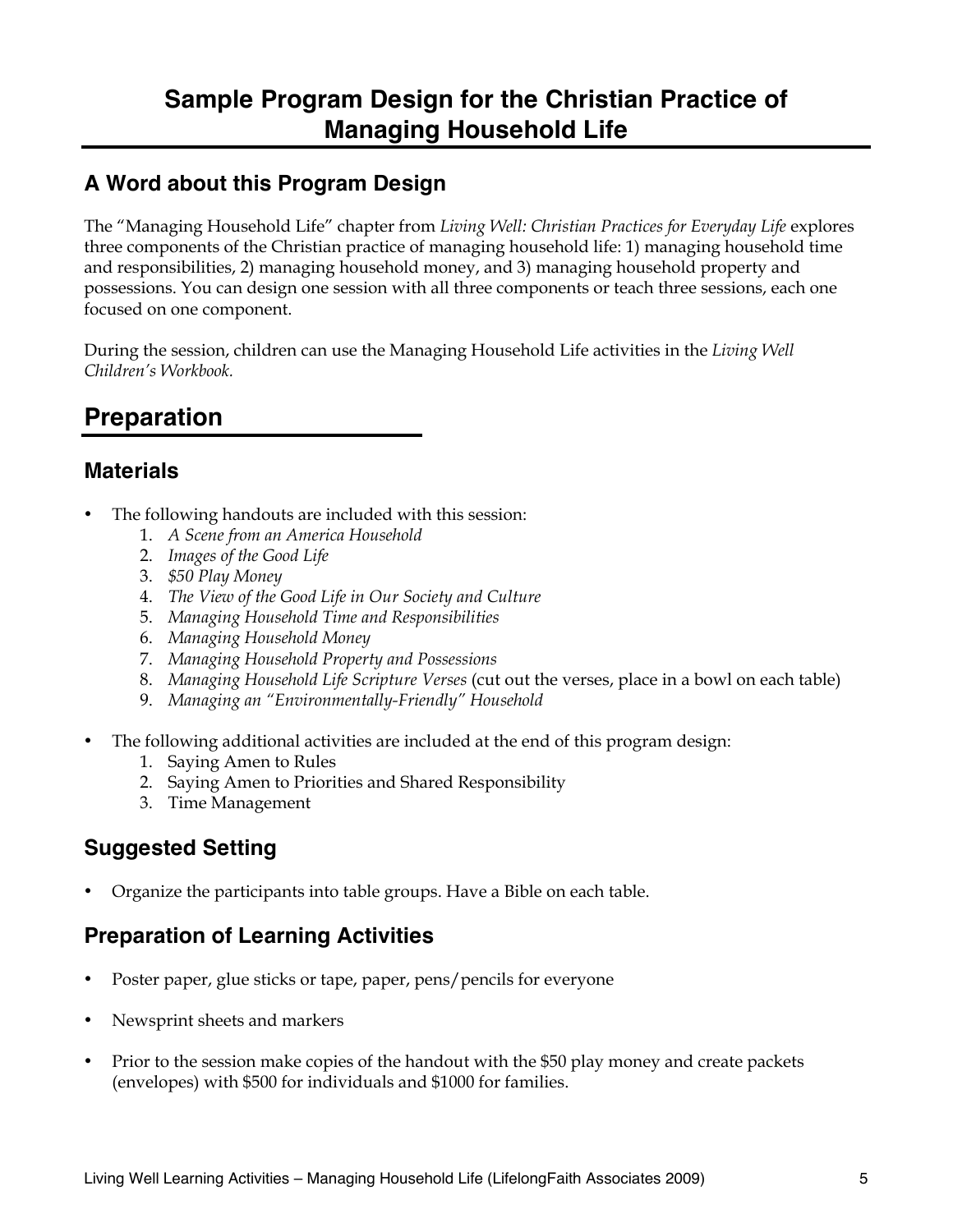- Record 6-10 of the most popular commercials on TV that have a message about the good life for viewing and analysis during the session.
- Provide a variety of magazines with lots of advertisements for each table to use in creating a poster of ads about the good life.

## **A Practice Panel**

This would be a good session to utilize a panel of people who can share their Christian practice of managing household life. Find people who can speak to one of the three components of the Christian practice of managing household life: managing time, money, and possessions. The goal of their "witness" story is to share the specific things you do to connect their Christian faith with managing time, money, or possessions. How do you see God at work in the practice of managing household life? How do you bring their faith into these household activities?

Invite a variety a people so that you get a good mix of stories, e.g., a single adult, a married couple, a family with children, an "empty-nest" family, a family in later life.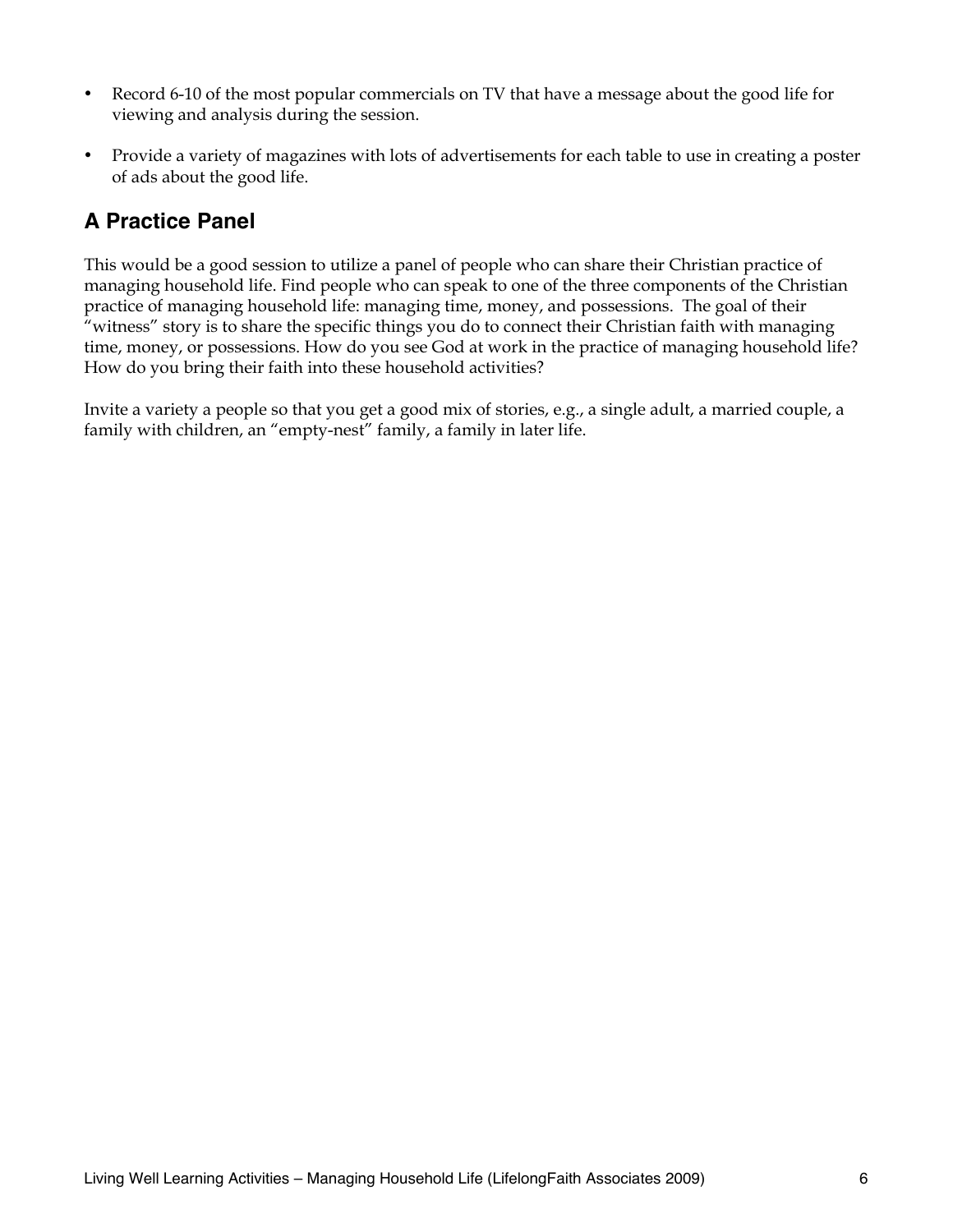## **Session Plan**

## **Quadrant 1. Connecting to the Learner: Household Life**

## **1. Yearning—Stories of Household Life**

Introduce the session with these words (from page 8.2 and 8.4 in *Living Well*):

*It wasn't so long ago that the home was the center of our lives and society. A lot has changed in the past fifty or sixty years. Today, managing our household life seems to have gotten lost in the sea of other commitments and activities outside the home. Yet, each of us hungers for the stability of a home life that gives our lives order and nurtures loving relationships.*

*There was a time when, for most people, nearly everything happened at home. All of the important things like falling in love, births, parties, deaths, funerals, work, education, health care, employment, food production, and even waste management were primarily family responsibilities. There were no birthing rooms, party centers, funeral homes, factories, office buildings or extensive government programs. And up until the last two hundred years or so, most communities had no formal schooling or hospital facilities. Managing household life was the center of society. Today it is not unusual for women and men to feel a bit embarrassed when they admit that they spend their days keeping house.*

Share with the group the three opening stories, "The Challenge of Making a Home," "Multi-Tasking," and "Backyard Camping," on pages 8.2—8.3 in *Living Well*. Use a different reader for each story.

After reading the stories ask people to share their feelings and thoughts about the stories. Display the questions on a PowerPoint presentation or on newsprint for all to see.

- What were you feelings as you heard the three stories?
- What story was most meaningful for you? Which one spoke to you?
- What's the best part of managing household life today?
- What's most challenging or difficult about managing household life today?

#### **Optional Activity: A Scene from an American Household**

Perform the skit, *A Scene from an American Household*, found on the handout. You can keep the performance simple by creating cue cards for your actors. They will appreciate not having to memorize all of their lines. To make cue cards, type the script in a font size of at least 60. Print the script on  $11''$  x 17" paper. Make three copies so that cue card holders can be visible from all angles of the stage for the convenience of the actors.

After the skit is performed, invite table groups to discuss the following questions. Then, have a representative from each table report back to the large group with one or two responses to the last two questions.

- Name the words or phrases from the skit that stand out in your mind.
- Describe the actions from the skit that stand out in your mind.
- What feelings were expressed in the skit?
- Which character did you like the best? Why?
- Which character did you like the least? Why?
- Which character is most like you? Why?
- How is this scene true in our society?
- How is this scene true for your household?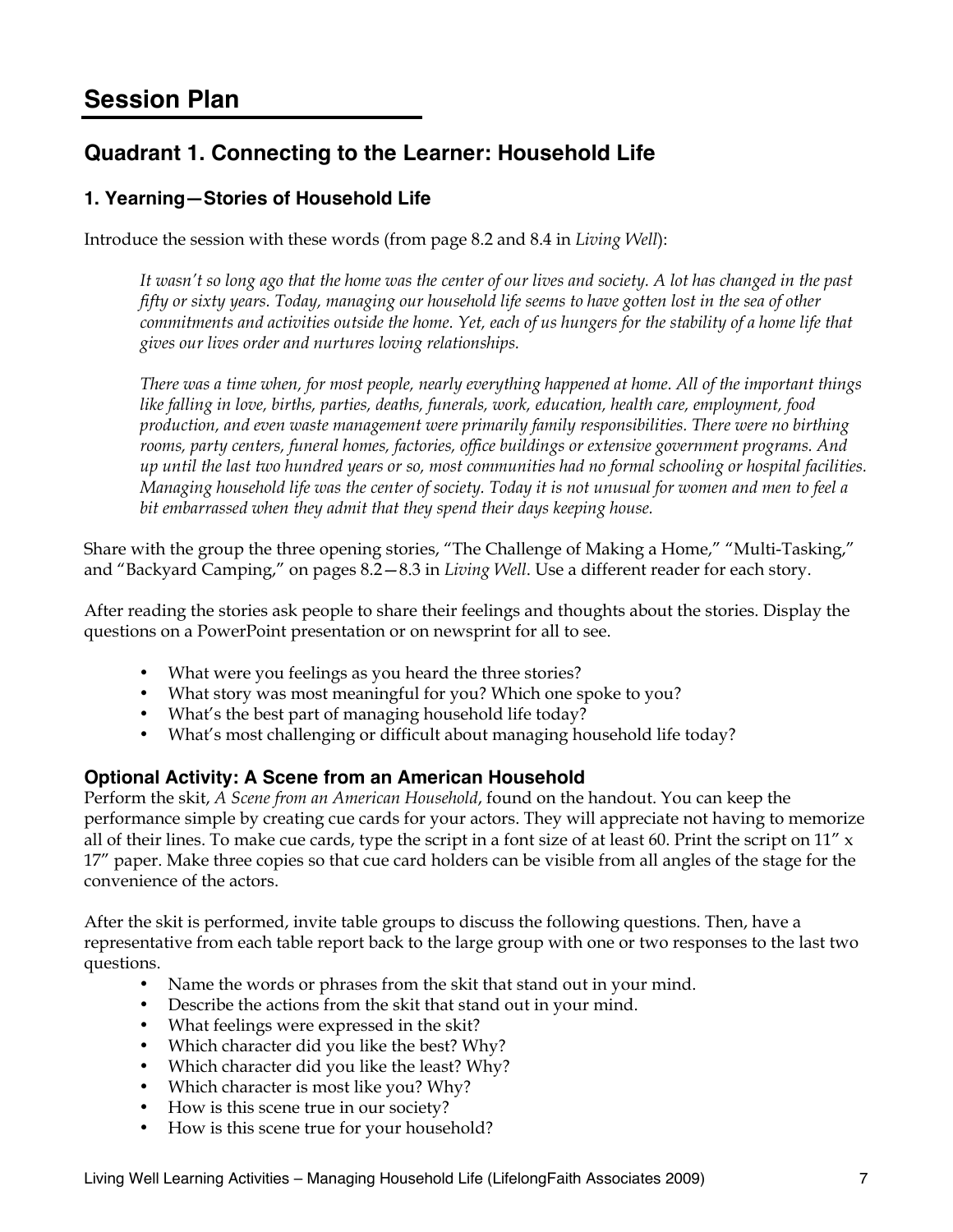## **2. Reflecting—The Good Life**

#### **Part 1. Your View of the Good Life**

The first activity helps people identify what the "good life" means to them, personally, or for their family. Using the handout, *Images of the Good Life*, instruct households (individuals or families) to check off the items that represent their current view of the good life—what they actually believe and practice, not what they should believe! They can also add their own descriptions of the good life that are important to them or their family using the blank spaces. (Young children can draw a picture describing the good life for them.)

At table groups have people share their lists with each other and take one or two of the most important items and explain to the group why it is important.

#### **Part 2. Purchasing the Good Life**

Give each individual a packet of \$500 in play money and each family a packet of \$1000. Make copies of the play money using the handout.

Introduce the "Purchasing the Good Life" activity by saying:

*If you, as in individual, had \$500 to spend today, or your family had \$1000 to spend today on the good life, what would you purchase. Use the play money to register your choices. Use as many \$50 dollar bills as necessary for each item you would purchase, but you cannot spend more than your allotment.* 

After people finish allocating their money, ask them to take a minute to reflect on what their choices tell them about their vision of the good life. After several minutes of reflection ask them to share their insights with their table group.

#### **Part 3. The View of the Good Life in our Society and Culture**

Give everyone a copy of the handout, *View of the Good Life in our Society and Culture.*

Introduce the activity by saying:

*What does our popular culture and society tell us about good life? In this next activity we are going to explore what we can learn about the good life from advertisements and TV commercials. First we are going to examine commercials and the messages that they send to us.* 

First, begin with the TV commercials. Present the TV commercials to the group. Pause after each commercial to give the participants time to write the name of the commercial. After all of the commercials ask table groups to identify two or three central messages about the "Good Life" in each commercial. Conclude by telling the table groups to share what they have learned by discussing the following questions:

- How do the commercials present a picture of the good life? How do you feel about what you have seen?
- If you had these products, what difference would it make in your life? What did these commercials try to convince you that you personally need in order to have the good life? Do you really need this?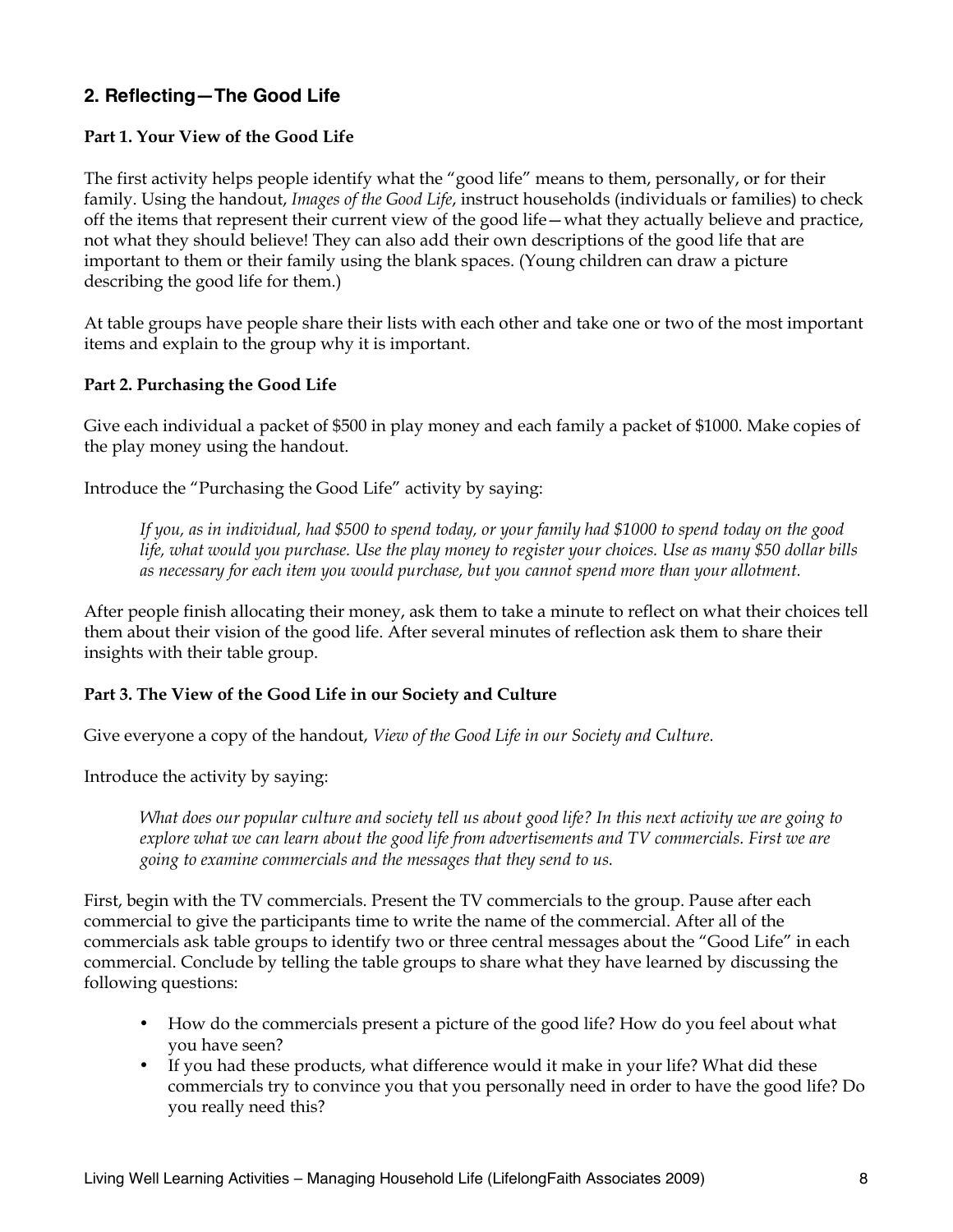Second, give each table group a pile of current magazines. The magazines can be from a variety of sources. Make sure there are plenty of ads in the magazines. Ask table group members to review the magazines and newspapers, and identify images they think are especially good at portraying images of the good life. Then as a table group discuss the images and select up to 5-6 of the best ads. Remove these ads from the magazine or newspaper. Write the name of the ads on the worksheet and together, as a table group, identify the key message it is teaching about the "Good Life." Create a poster with the ads.

Conclude by asking people at the table groups to share what they have learned by discussing the following questions:

- How do the advertisements present a picture of the good life? How do you feel about what you have seen?
- If you had these products, what difference would it make in your life? What did these advertisements try to convince you that you personally need in order to have the good life? Do you really need this?

## **3. Reflection Activity for Managing Household Time and Responsibilities**

Give every household a copy of the handout, *Managing Household Time and Responsibilities.* Households should work together on this activity.

Introduce the following activity (found on page 8.5 of *Living Well*):

*There never seems to be enough time. Yet, each of us has 24 hours to allocate each day. It's not how much time we have. It's how we spend our time. We all have 168 hours each week to spend. Use the chart on he handout to analyze how your household spends its time in a typical week. Do you best to estimate how much time you spend on the activities listed below, then add other activities particular to your household. Try to get close to 168 hours.* 

After people have completed their time chart, ask them to complete the five reflection questions.

- 1. What does your household's use of time say about your priorities?
- 2. How well does your household's current allocation of time reflect your hopes and dreams for your life together? How does your use of time reflect your values and what you most deeply believe?
- 3. What are the blessings in your use of time each week?
- 4. What are the stressors in your use of time each week?
- 5. What would you change?

At table groups, invite each household to share their insights about how they manage time using their responses to the five questions. Ask them to share at least one thing they would change about their time use.

## **4. Reflection Activity for Managing Household Money**

Give every household a copy of the handout, *Managing Household Money.* Households should work together on this activity.

Introduce the following activity (found on page 8.5 of *Living Well*):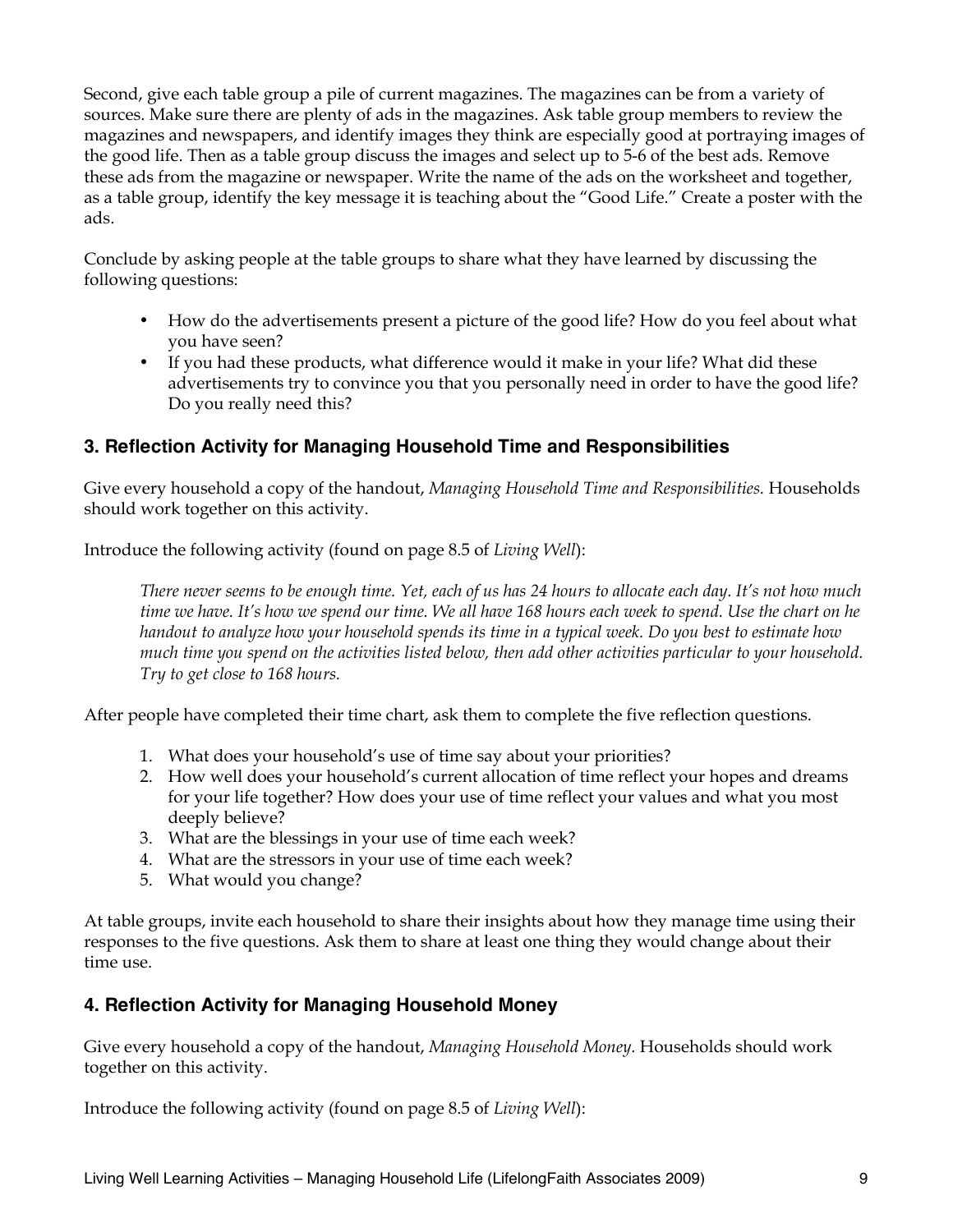*How we spend our money says a lot about what's important in life. There are the essential expenses, such as housing, food, utilities, and transportation. But there are also nonessential or "it would be nice" expenses, such as new clothes or entertainment. Draw a pie chart (below) that indicates the percentage of your household's money that is spent on essential expenses and the percentage that is spent on nonessential items. Identify what nonessentials you actually spend money on.* 

After people have completed their pie chart, ask them to complete the five reflection questions.

- 1. What does your household's use of money say about your priorities?
- 2. How does your use of money reflect your values and what you most deeply believe?
- 3. What are the blessings in your use of money?
- 4. What are the stressors?
- 5. What would you change in your allocation of money?

At table groups, invite each household to share their insights about how they manage money using their responses to the five questions. Ask them to share at least one thing they would change about their management of money.

## **5. Reflection Activity for Managing Household Property and Possessions**

Give every household a copy of the handout, *Managing Household Property and Possessions.* Households should work together on this activity.

Introduce the following activity (found on page 8.6 of *Living Well*):

*Think about your material possessions and identify those possessions that you consider essential for household life, that are desirable but optional, and that are nonessential. Use the chart to list examples in each category.* 

After people have completed their possessions chart, ask them to complete the three reflection questions.

- 1. What do your material possessions say about your priorities?
- 2. How do your material possessions reflect your values and what you most deeply believe?
- 3. What would you change?

At table groups, invite each household to share their insights about how they manage their possessions using their responses to the three questions. Ask them to share at least one thing they would change about their management of possessions.

Conclude by explaining that the final activity involves an analysis of their next purchase. Give each household time to complete the activity.

Think about a purchase you want to make in the future. What are some of the factors that will go into your decision-making. Rank the following values from most important (#1) to the least important when you are considering making a purchase. Do you think this new purchase is essential for household life, desirable but optional, or nonessential?

- Price
- \_\_\_\_\_\_\_\_\_ Impact on the environment
- Personal spiritual development
	- Status in my community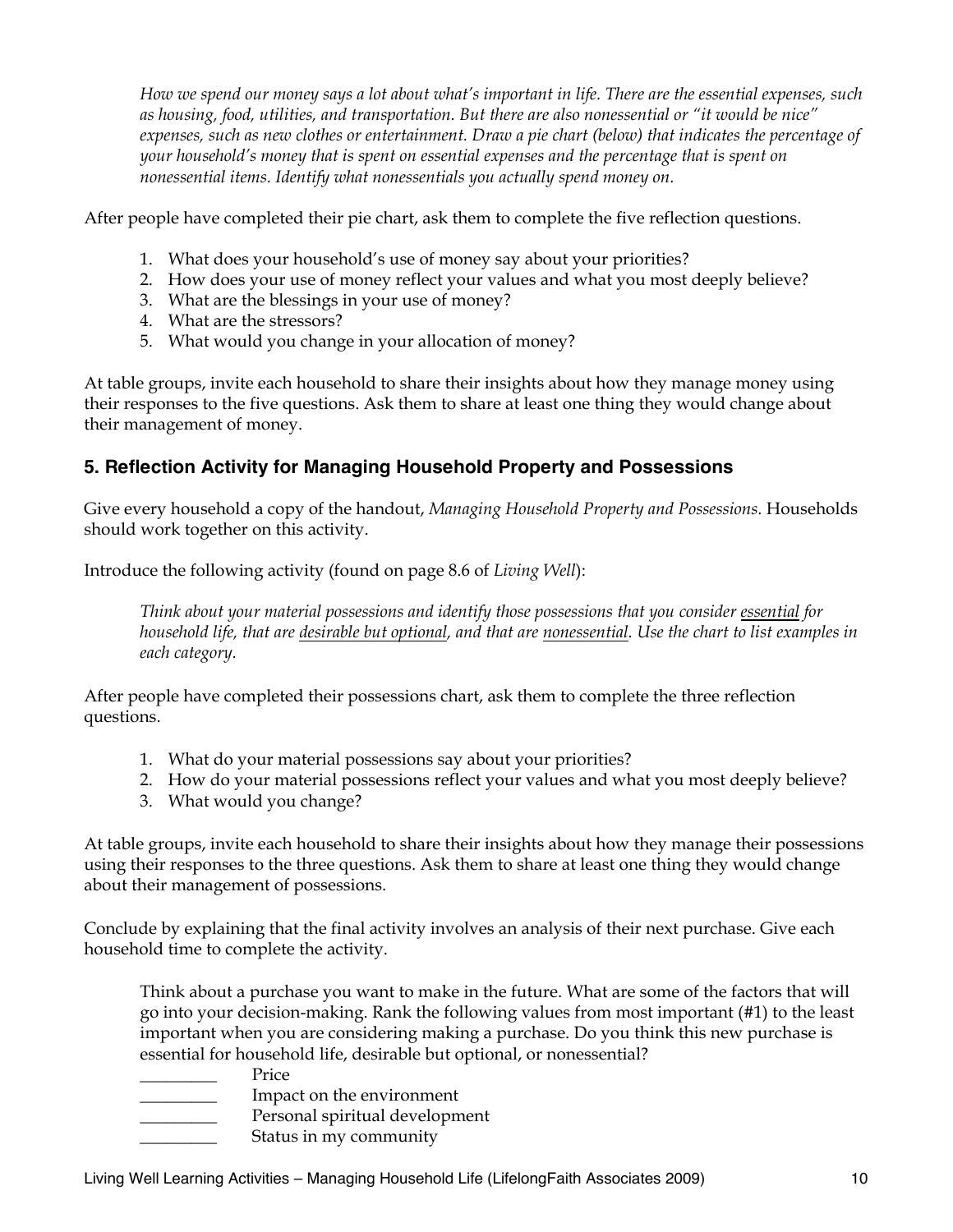| A need versus a want                                                  |
|-----------------------------------------------------------------------|
| Moral integrity of the product manufacturer and how it treats workers |
| Convenience                                                           |
| Educational value of product                                          |
| Expresses your vision of your household                               |
| Other:                                                                |

## **Quadrant 2. Delivering Information: The Christian Practice of Managing Household Life**

The Exploring section of the "Managing Household Life" chapter on pages 8.8—8.11 in *Living Well* presents biblical teaching about managing time, money, and possessions.

Develop a presentation (using PowerPoint with photos and illustrations) that explains each the biblical teaching using the Scripture readings, the key points in the commentary, and your own examples. Select people who will read the Scripture passages as part of your presentation. You could also divide the presentation among four people, each presenting one part.

- 1. Part 1. Introduction (page 8.8)
- 2. Part 2. Managing Our Time (page 8.9)
- 3. Part 3. Managing Our Money (pages 8.9-810)
- 4. Part 4. Managing Our Property and Possessions (page 8.11)

Conclude your presentation with table group discussions using the following questions. Give each person/household an opportunity to think about the questions and then invite people to share their responses. Tell group to start with the first question and have people share on that question before moving to the second and then the third question. Display the question on a PowerPoint presentation or on newsprint for all to see.

- 1. What did you learn about the Christian teaching on managing time that can be beneficial for you and your household? How were you affirmed by the biblical teaching? How were you challenged?
- 2. What did you learn about the Christian teaching on managing money that can be beneficial for you and your household? How were you affirmed by the biblical teaching? How were you challenged?
- 3. What did you learn about the Christian teaching on managing possessions that can be beneficial for you and your household? How were you affirmed by the biblical teaching? How were you challenged?

#### **Additional Activity: Hearing God's Voice**

This activity uses the handout, *Managing Household Life Scripture Verses*. Prepare the verses in advance: cutting them into strips and placing them in a bowl on each table.

Introduce this activity by saying:

*In the days when the Bible was being written and the Christian church was being formed there was a common belief that a good leader was a person who knew how to manage a household. Managing*  household life was an important practice that prepared people to function well in society. Here is how it is *said in the first letter to Timothy, "[A good leader] must be able to manage his own family well and make his children obey him with all respect. For if a man does not know how to manage his own family, how*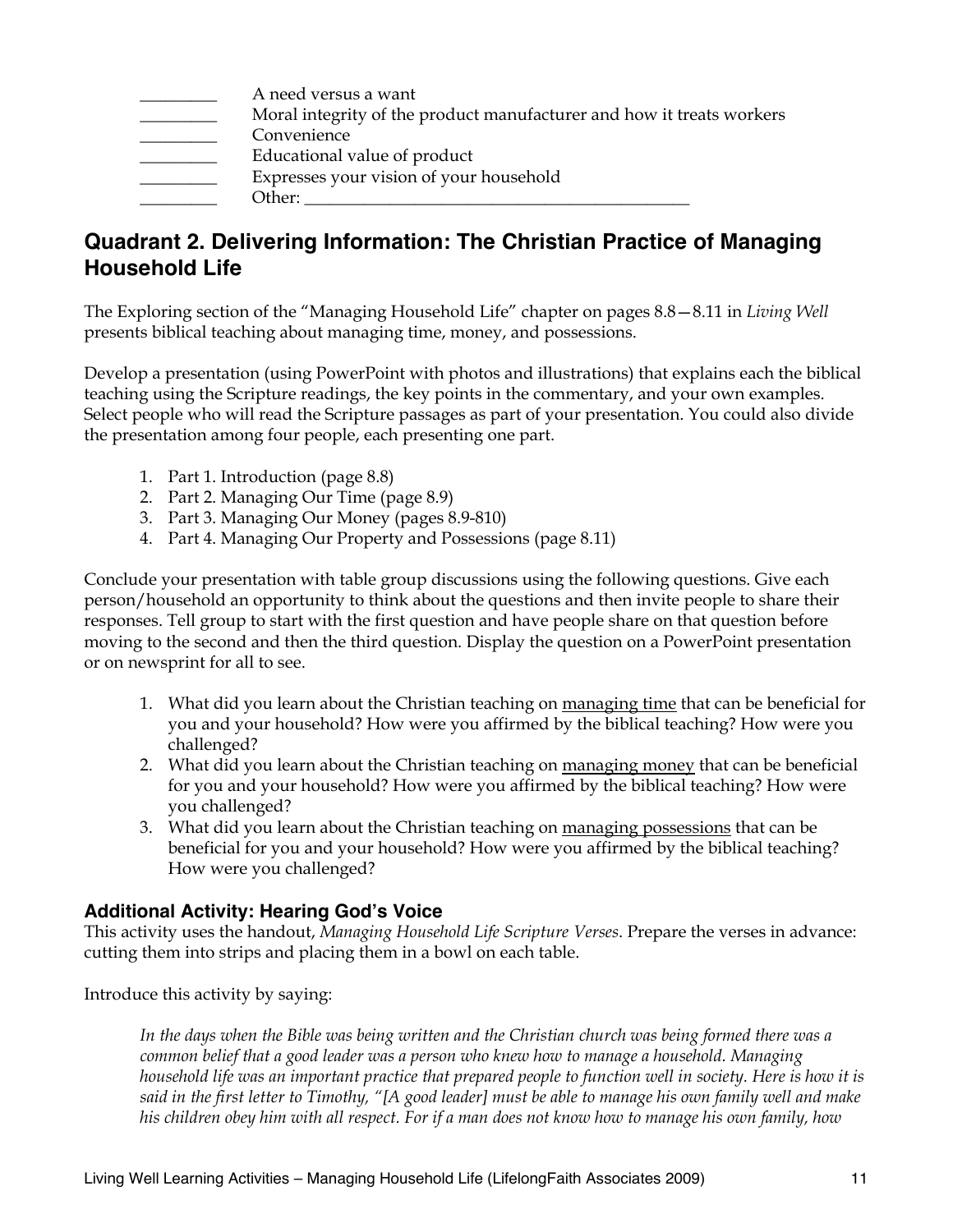*can he take care of the church of God?"* (1 Timothy 3:4-5) *Leadership, like faith and almost everything else, is first learned at home.*

*Each table has a bowl with some pieces of paper in it. There are verses from the Bible on each slip of paper. Take turns selecting a piece of paper from the bowl. Read the verse on the paper, and discuss at your table the following question:* 

• *What is God trying to tell us about managing our households?* 

*Continue this process until all eight verses have been read and discussed.*

After each table group has had an opportunity to discuss the eight scripture verses, invite a spokesperson to report their key findings to the whole group. If you have many tables, invite only a few tables to report.

## **Quadrant 3. Developing Skills and Fluency: Ways to Live the Christian Practice of Managing Household Life**

## **1. A Practice Panel**

This would be a good time to utilize a panel of people who can share their Christian practice of managing household life. Find people who can speak to one of the three components of the Christian practice of managing household life: managing time, money, and possessions. The goal of their "witness" story is to share the specific things they do to connect their Christian faith with managing time, money, or possessions. How do they see God at work in the practice of managing household life? How do they bring their faith into these household activities?

Invite a variety a people so that you get a good mix of stories, e.g., a single adult, a married couple, a family with children, an "empty-nest" family, a family in later life.

## **2. Ideas for Living the Christian Practice of Managing Household Life**

Organize people into three groups: managing time, managing money, and managing possessions. (If you have a large group, organize several groupings for each area: time, money, and possessions.)

During the session, children can use the Managing Household Life activities in the *Living Well Children's Workbook.* 

Have each group review the strategies for their area (time, money, possessions) on pages 8.12-8.14 in the *Living Well* book.

#### Managing Time

- Re-evaluate your current use of time
- Budgeting household time
- Develop a family or household schedule
- Making room for priorities
- Time budgeting for children

#### Managing Money

• Re-evaluate your current use of money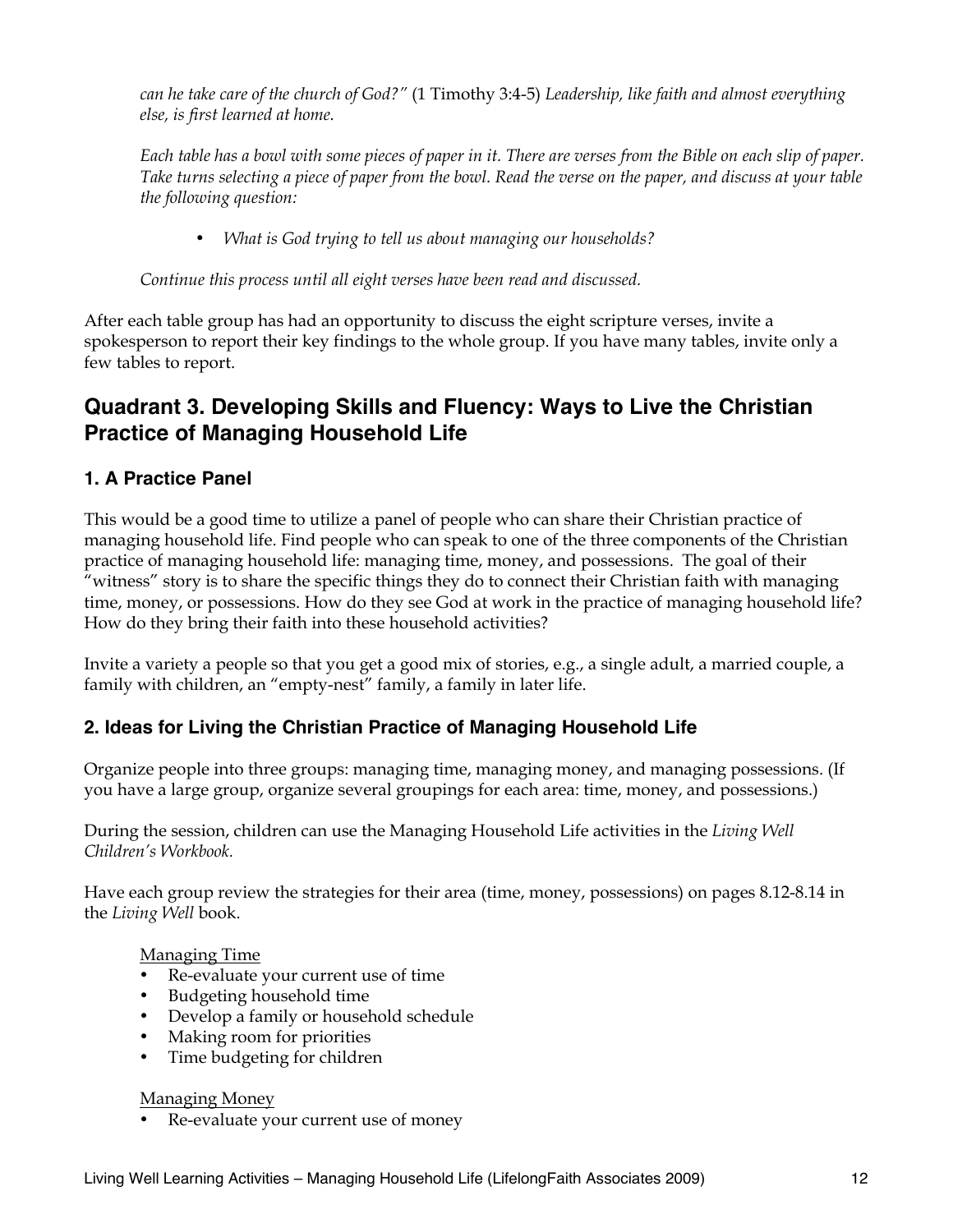- Budgeting
- Checkbook examination of conscience
- Alternative Christmas giving
- Gifts that give

Managing Property

- Sharing our stuff
- Sharing the outdoors
- Share the responsibility to care

Ask each group to work together to develop strategies and ideas that flow from the biblical teaching for living the Christian practice of managing household life in their area (time, money, possessions). The goal is to develop specific ways people can connect their Christian faith with managing time, money, or possessions, see God at work in the practice of managing household life, and bring their faith into these household activities.

Give each group a sheet of newsprint and a marker and ask them to record their ideas on the newsprint.

When the groups are doing, post the newsprint sheets and ask each group for a brief report of their ideas. Tell people that they will be able to use these ideas in developing strategies for living the Christian practice in the next section of the session.

#### **3. An Environmental Audit**

Conclude this part of the session by asking every household (individual or family) to conduct an "environmental audit" using the handout, *Managing an "Environmentally-Friendly" Household* (see page 8.15 in *Living Well*). Have them identify what they are already doing and things they can begin doing to live in an "environmentally-friendly" household. Their new ideas can become part of their action plan.

## **Quadrant 4. Demonstrating Creative and Authentic Performance: Living the Practice of Managing Household Life**

## **1. Integrating the Christian Practice of Managing Household Life into Daily Life**

Conclude the session by guiding people in creating an action plan for living the Christian practice of managing household life. Have individuals, couples, and families develop a plan.

Remind people of all the ideas that were presented in the *Living Well* book, and on the newsprint sheets from the prior activity. Ask people to consider ways they can improve how they live the Christian practice of managing household life. Explain the process of moving from idea to action. Give people a worksheet or piece of paper to create their action plan.

- 1. List 2-3 actions you would like to take to live the Christian practice of Managing Household Life (time, money, possessions) as an individual or household.
- 2. Describe what you will do to put each action into practice, and the steps you will take to ensure that it will happen.

Conclude by inviting people to share one action idea with their table group.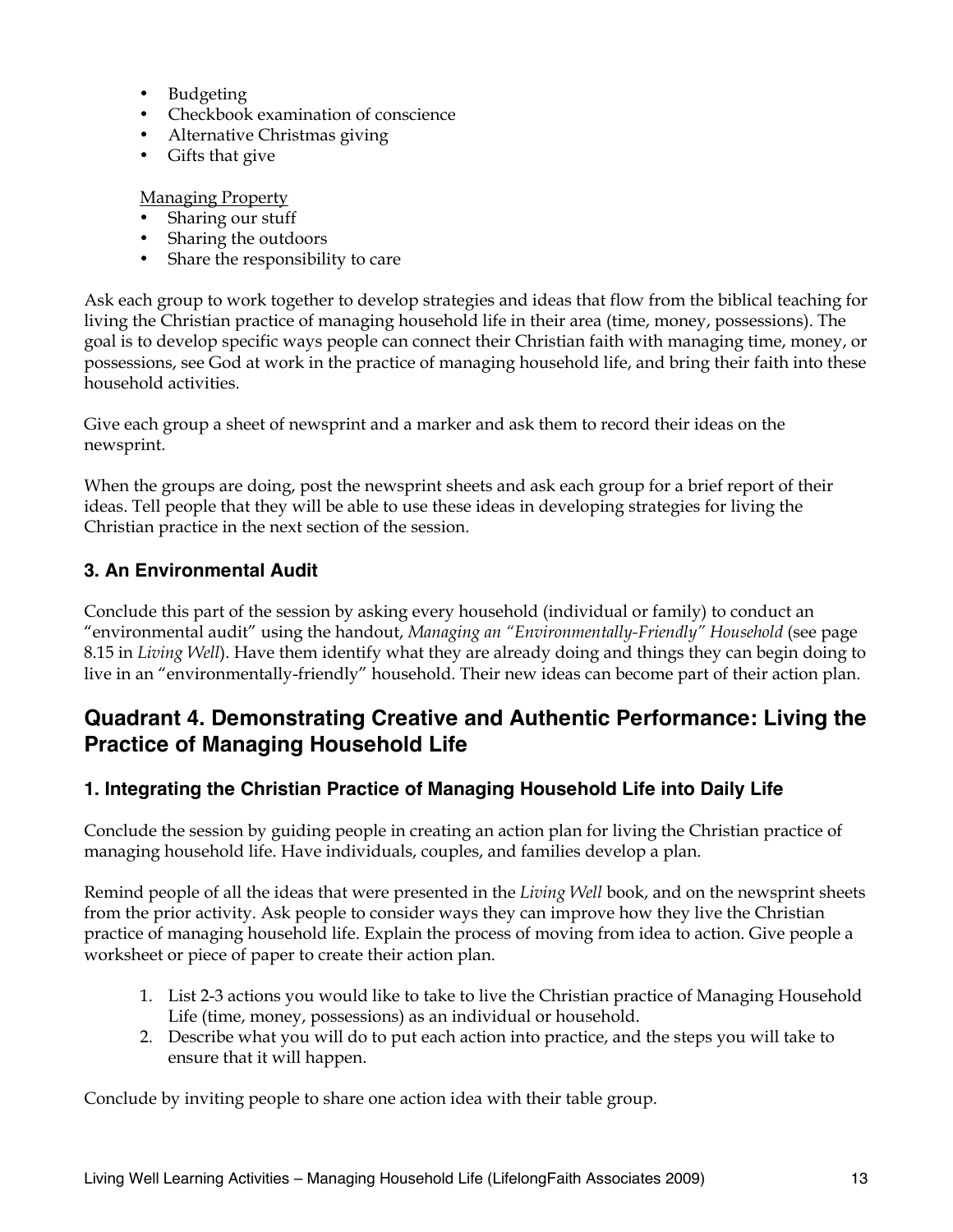#### **3. Closing Prayer**

Use the prayer on page 8.16 in *Living Well* to close the session or the prayer service below.

#### **Prayer Service**

#### Leader

Let us pray through our households in the name of the God who gracefully manages the great household of creation. We will respond to each prayer with "We thank you, Lord."

#### Reader

We pray through our kitchens, the place where we prepare the food that sustains our lives. For the goodness of kitchen work, we pray to the Lord.

#### All

We thank you, Lord.

#### Reader

We pray through our mealtime table, the place where we give and receive physical, emotional, intellectual and spiritual nourishment. For the abundant and generous sharing at our tables, we pray to the Lord.

#### All

We thank you, Lord.

#### Reader

We pray through our living rooms and family rooms, the place where we gather to build relationships. For the laughter and tears that encourage and heal us, we pray to the Lord.

#### All

We thank you, Lord.

#### Reader

We pray through our bathrooms, the place where we begin and end our days. For the cleansing and refreshing that revitalizes us, we pray to the Lord.

#### All

We thank you, Lord.

#### Reader

We pray through our bedrooms, the place where God speaks in our dreams. For restful sleep that keeps our lives in balance, we pray to the Lord.

#### All

We thank you, Lord.

#### Leader

Our houses and apartments are holy places when we manage them with love, joy and gratitude. May we practice the ways of love in our households every day so that our saving faith will flood our neighborhoods with God's presence. We pray in the name of our God who promises to have many rooms for us in the household of the Father, the Son and the Holy Spirit.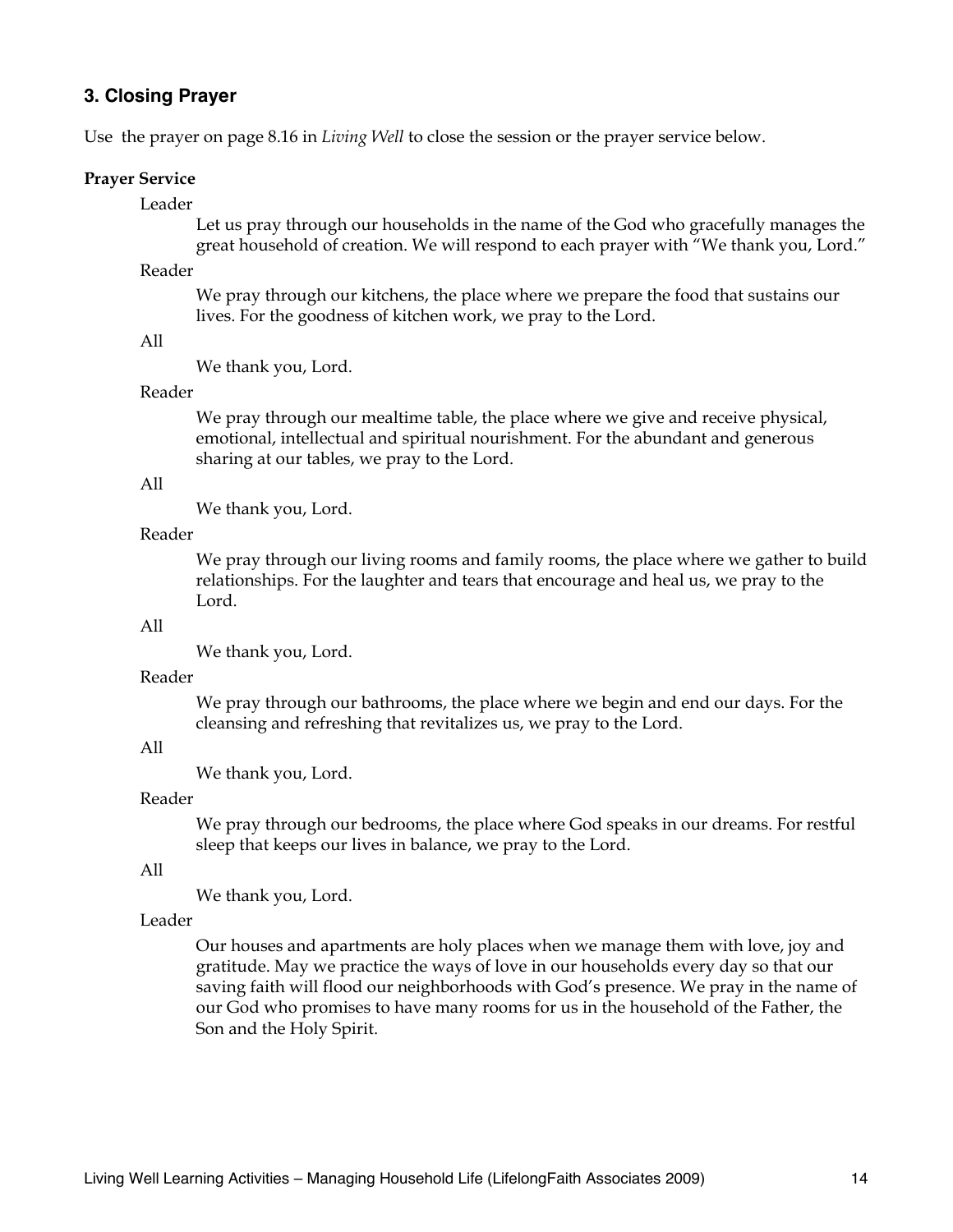# **A Scene from an American Household**

#### **Characters**

- Husband: Joe
- Wife: Maria
- Son: Chad (About seven-years old)
- Daughter: Alicia (About twelve-years old)
- Son: Tony (About fifteen-years old)

## **Setting**

The stage is set with an office desk and chair on the left side and a typical kitchen on the right side (kitchen should include table and chairs… other parts can be imagined with actors miming their actions at the oven and the sink). Joe is sitting at the desk on the phone and doing paperwork.

## **Role Play**

**Joe**: (on phone) Yeah, I had to bring some work home today. Maria is closing a deal with one of her clients. I'm watching the kids; it's kind of a crazy day. Okay, Tom, it was good doing business with you. I'll talk to you on Monday. Bye. (Joe hangs up the phone and begins doing paperwork at his desk.)

Chad runs into the kitchen screaming because Alicia is playfully chasing him. Joe gets distracted from his work and looks annoyed as Chad and Alicia continue to run in circles in the kitchen, making a lot of noise.

**Joe**: (frustrated) Take it outside, Kids! I'm trying to get my work done here. You're mom will be home soon. (Joe addresses Alicia as an afterthought as Chad and Alicia are leaving) Alicia, will you set the table for supper? (Joe returns to his desk work.)

**Tony**: (enters the kitchen and begins sniffing the air with an increasingly disgusted look on his face… his voice sounds calm but concerned) Dad, I think the house is on fire.

**Joe**: (with ridicule) The house in not on… (realizing that dinner is burning in the oven and beginning to panic) Oh no! Tony, turn off the oven! (Tony looks confused. Joe jumps from his chair and runs to the oven.) Never mind, I'll get it! (Joe quickly removes burning food from oven and plops it on the table. (He turns towards the sink to wash his hands and glances out the window above the sink. He's shocked at what he sees.) Alicia! Alicia! Stop trying to shove Chad's head into that gopher hole! Alicia! Stop it right now or I'm going to come right out there! Hey, didn't I tell you to set the table for supper? Get in here right now and set the table!

**Tony**: (Looking at burnt food) Dad, what are we going to have for supper?

**Joe**: I don't know, Tony, I suppose we're going to have to have cereal or peanut butter and jelly. (Tony throws his hands into the air and exits, muttering a sarcastic remark under his breath. Alicia enters and begins setting the table. Joe puts cereal and milk on the table as his office phone rings.)

**Joe**: (on phone) Hello. Sam, how are you? (Joe looks disturbed) Yes, I know, Sam… I messed up that order… I know it's going to cost…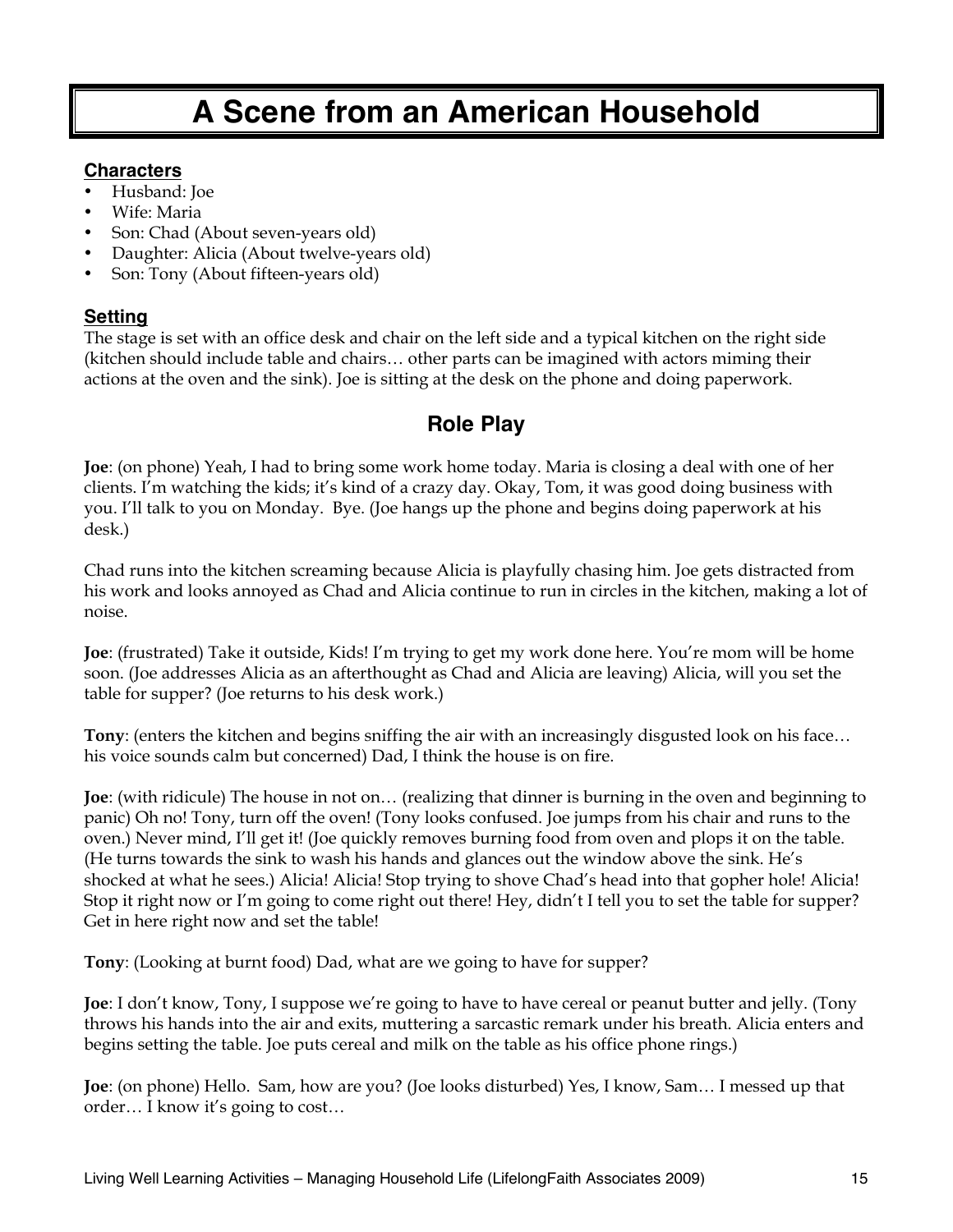**Maria**: (enters in a rage dragging Chad behind her) Joe, did you know that your son's head was stuck in a gopher hole? (Sniffing) What's that awful smell? (Joe waves off Maria angrily as he continues to debate with Sam on the phone.)

**Tony**: (enters kitchen and walks to the sink for a glass of water) Dad nuked the casserole. We're having Honey Crusty Flakes for supper.

**Maria**: (gives Joe a look of disappointment as he is still on phone) Oh, honey! (sighs) Well, there's no time to make anything else. (to Tony) You have to be at soccer, and Alicia has piano. Quick… Everyone get to the table and pour a bowl of cereal.

**Joe**: (holding hand over phone and addressing Maria with hopeful expectation) Maria, did you close the deal?

**Maria**: (still angry) Well, hello to you, too! No, I didn't close the deal. My clients changed their minds at the last minute. (Alicia begins chasing Chad around the table again. Tony begins to eat his cereal, ignoring the chaos.)

**Joe**: (shocked) Maria, you said it was a sure thing! We were counting on that money. How are we going to pay down our credit card debt?

**Maria**: (sarcastically) Look, Joe, why don't YOU go and try to talk to my WONDERFUL client. Maybe you can do a better job. Meanwhile, (increasing anger crescendos to yelling) I'll stay here and clean gopher poop off of Chad's head!!! (deep breath trying to regain composure) Get off the phone, we have to eat, and I have to get Tony and Alicia to their appointments. (Maria takes Chad to sink to wash his head while Alicia joins Tony at the table. Tony and Alicia eat. They begin to push and poke at each other.)

**Joe**: (getting off of phone and coming to table) Hey, you two stop that behavior at the supper table!

**Maria**: (finishing up with Chad at sink and approaching the table) Chad, just grab your bowl, honey. You'll have to eat in the car. Tony and Alicia, let's go… you're going to be late. Joe (with pleading eyes), please have this mess cleaned up before I get home. (Maria, Chad, Tony and Alicia exit)

**Joe**: (sitting alone at the table eating a spoonful of cereal… looks off into space in exhausted amazement) Wow! What just happened? (Joe places head in hands, massaging his forehead)

#### **The End**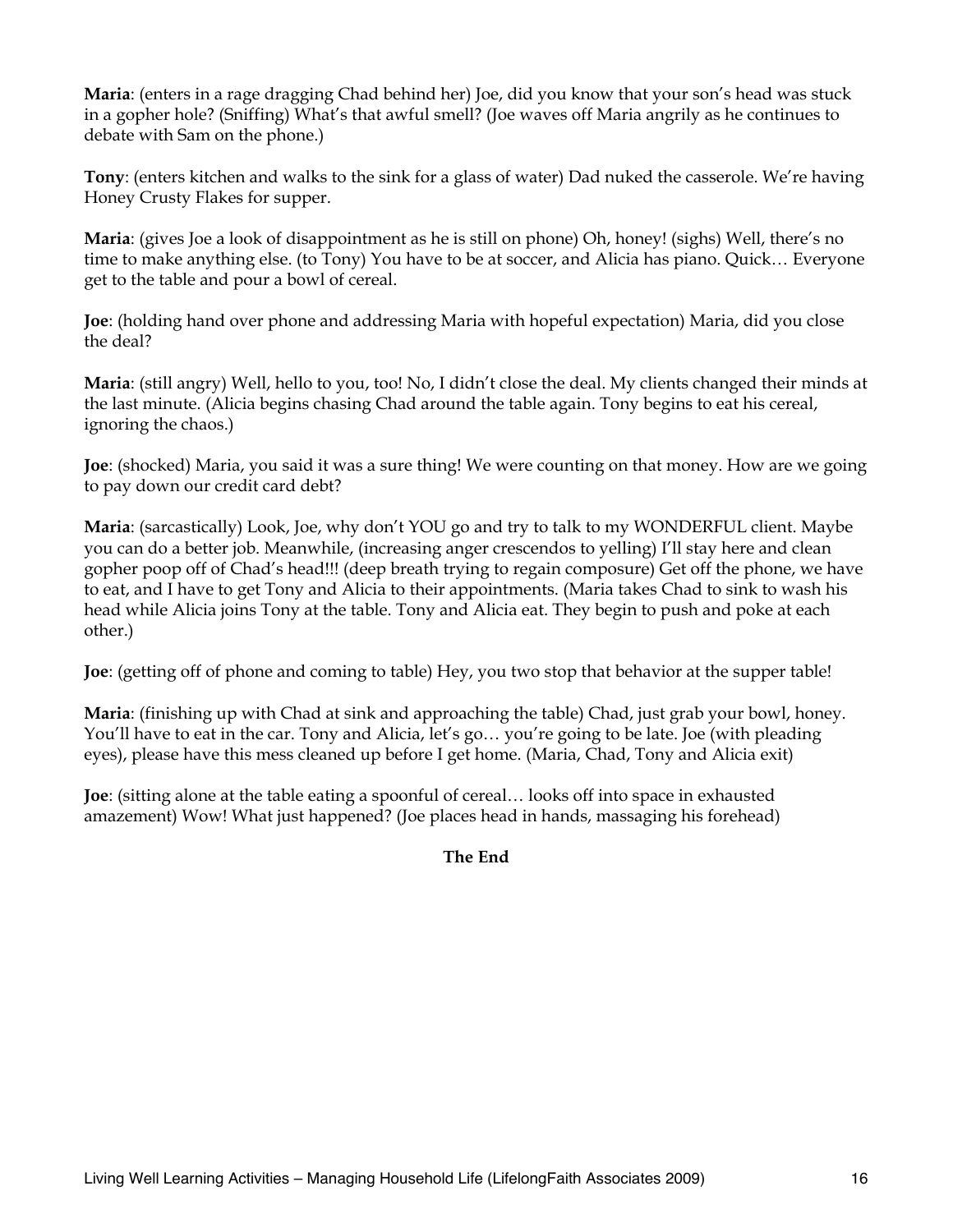## **Images of the Good Life**

What does the "good life" mean for you or your family? Check off the items that represent your view of the good life. Feel free to add new items of the good life that are important for you or your family?

- $\Box$  Owning a nice home
- $\Box$  Having a new car
- $\Box$  A loving family
- $\Box$  Financial security
- $\Box$  A pension
- $\Box$  Medical insurance
- $\Box$  Having the latest high tech consumer product (HD televisions, I-pods, computer)
- $\Box$  Having (or getting) a good education
- $\Box$  Having a good paying job
- **D** Having friends
- $\Box$  Playing sports
- **D** Good health
- □ Volunteering time to help people
- **D** Recreation
- $\Box$  Spending time together as a family (e.g., family meals, holidays, family activities)
- $\Box$  Participating actively in the life of the church (e.g., Sunday Mass, programs, gatherings)
- $\Box$  Taking a vacation once or more each year
- $\Box$  Buying the newest fashion clothes
- $\Box$  Being physically fit
- $\Box$  Having time for entertainment, such as going to the movies or concerts
- $\Box$  Having new toys or games or music or movie DVDs

Add other items that are important to you or your family?

|                | $\blacksquare$ . The contract of the contract of the contract of the contract of the contract of the contract of the contract of the contract of the contract of the contract of the contract of the contract of the contract of the |  |  |  |
|----------------|--------------------------------------------------------------------------------------------------------------------------------------------------------------------------------------------------------------------------------------|--|--|--|
| $\blacksquare$ |                                                                                                                                                                                                                                      |  |  |  |
|                |                                                                                                                                                                                                                                      |  |  |  |
|                | $\blacksquare$ . The contract of the contract of the contract of the contract of the contract of the contract of the contract of the contract of the contract of the contract of the contract of the contract of the contract of the |  |  |  |
| $\blacksquare$ |                                                                                                                                                                                                                                      |  |  |  |
|                |                                                                                                                                                                                                                                      |  |  |  |
|                |                                                                                                                                                                                                                                      |  |  |  |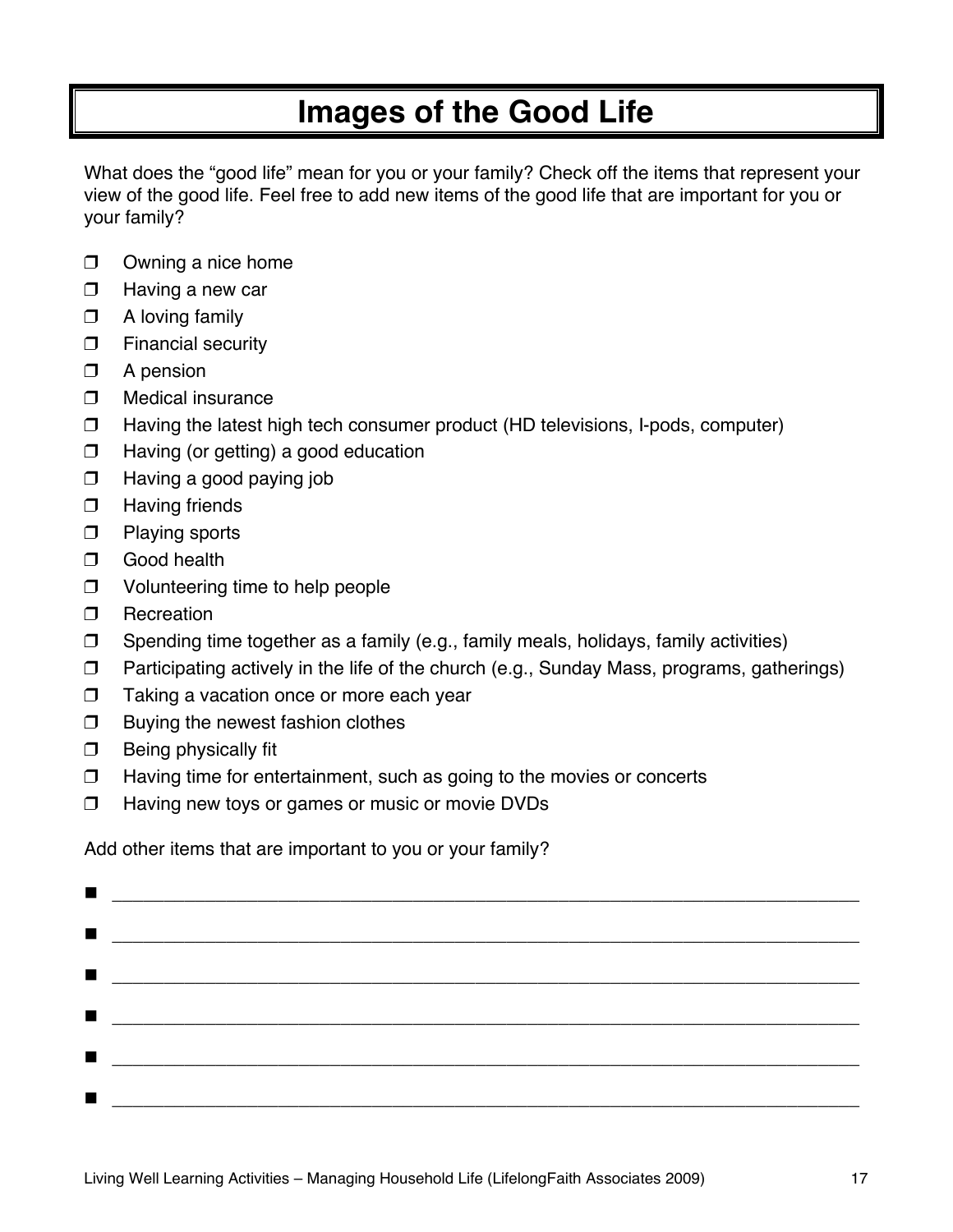| <b>Purchase:</b> | \$50 | <b>Purchase:</b> | \$50 |
|------------------|------|------------------|------|
| <b>Purchase:</b> | \$50 | <b>Purchase:</b> | \$50 |
| <b>Purchase:</b> | \$50 | <b>Purchase:</b> | \$50 |
| <b>Purchase:</b> | \$50 | <b>Purchase:</b> | \$50 |
| <b>Purchase:</b> | \$50 | <b>Purchase:</b> | \$50 |
| <b>Purchase:</b> | \$50 | <b>Purchase:</b> | \$50 |
| <b>Purchase:</b> | \$50 | <b>Purchase:</b> | \$50 |
| <b>Purchase:</b> | \$50 | <b>Purchase:</b> | \$50 |
| <b>Purchase:</b> | \$50 | <b>Purchase:</b> | \$50 |
| <b>Purchase:</b> | \$50 | <b>Purchase:</b> | \$50 |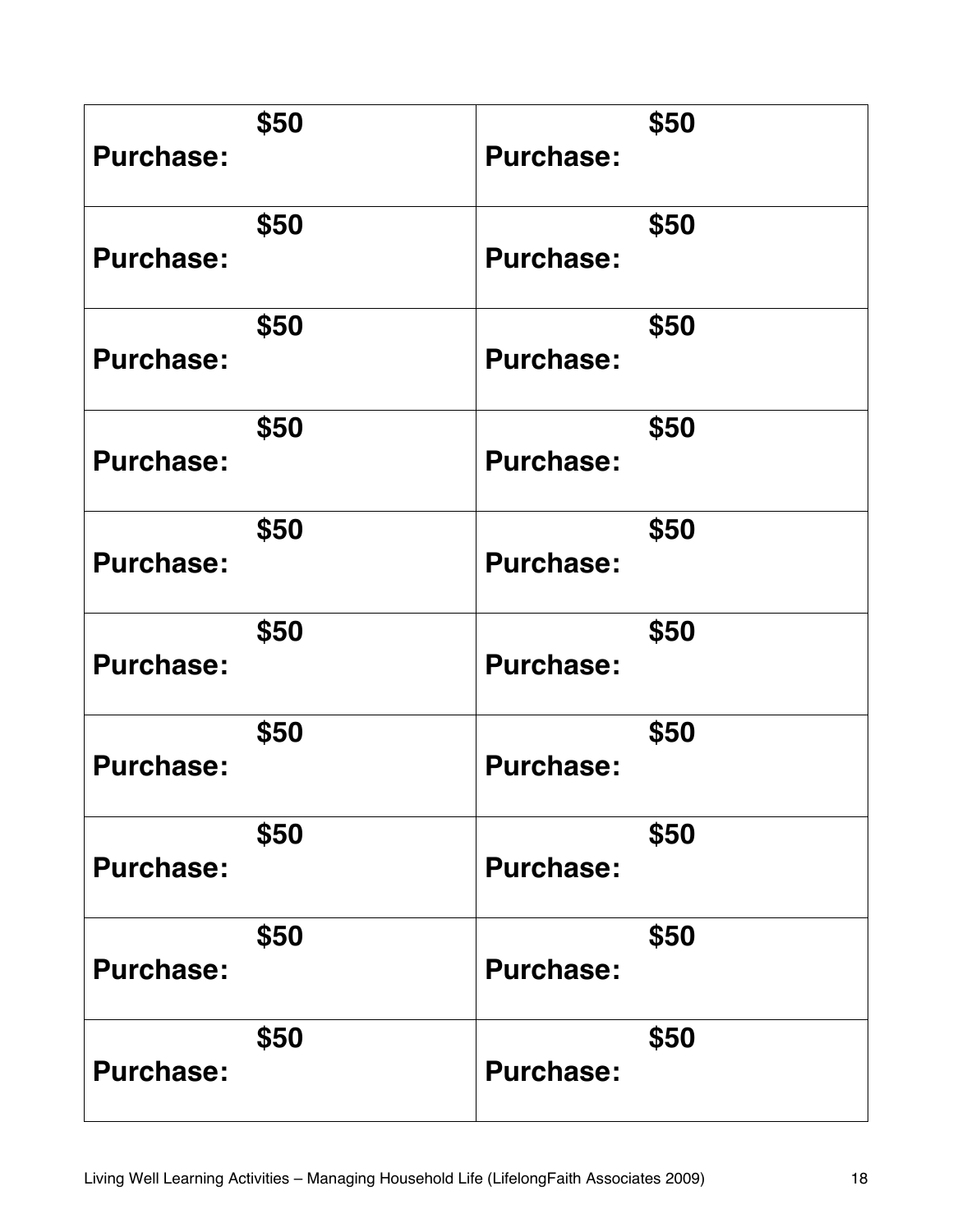# **The View of the Good Life in Our Society & Culture**

## **The Messages**

Identify the products and message advertised in the TV commercials and magazine ads.

| <b>Product</b> | <b>Message/Values about the Good Life</b> |
|----------------|-------------------------------------------|
|                |                                           |
|                |                                           |
|                |                                           |
|                |                                           |
|                |                                           |
|                |                                           |
|                |                                           |
|                |                                           |
|                |                                           |
|                |                                           |
|                |                                           |
|                |                                           |
|                |                                           |
|                |                                           |
|                |                                           |

## **Reflection Questions**

- How do the commercials/advertisements present a picture of the good life? How do you feel about what you have seen?
- If you had these products, what difference would it make in your life? What did these commercials/advertisements try to convince you that you personally need in order to have the good life? Do you really need this?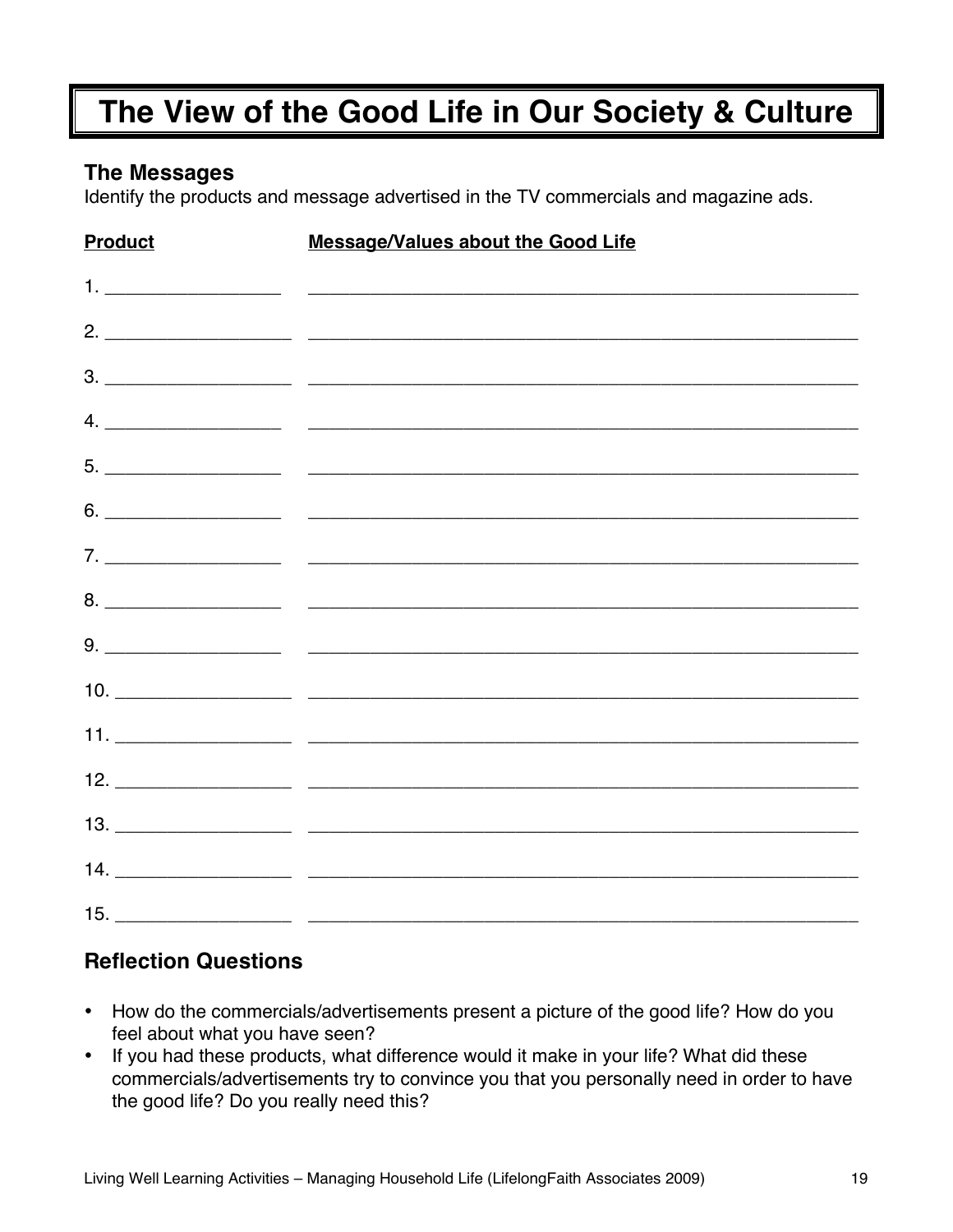# **Managing Household Time & Responsibilities**

| <b>Household Activities</b>                          | <b>Number of Hours</b> |
|------------------------------------------------------|------------------------|
| school and work                                      |                        |
| rest and sleep                                       |                        |
| activities and sports                                |                        |
| entertainment: TV, reading, listening to music       |                        |
| family meals and activities                          |                        |
| household chores and responsibilities                |                        |
| shopping                                             |                        |
| church activities and household spiritual activities |                        |
|                                                      |                        |
|                                                      |                        |
|                                                      |                        |
|                                                      |                        |
| Total                                                | 168 hours              |

*Now that you feel totally exhausted from all that you do as a household, take some time to reflect on what your time chart is telling you by using the following questions.* 

- **1. What does your household's use of time say about your priorities?**
- **2. How well does your household's current allocation of time reflect your hopes and dreams for your life together? How does your use of time reflect your values and what you most deeply believe?**
- **3. What are the blessings in your use of time each week?**
- **4. What are the stressors in your use of time each week?**
- **5. What would you change?**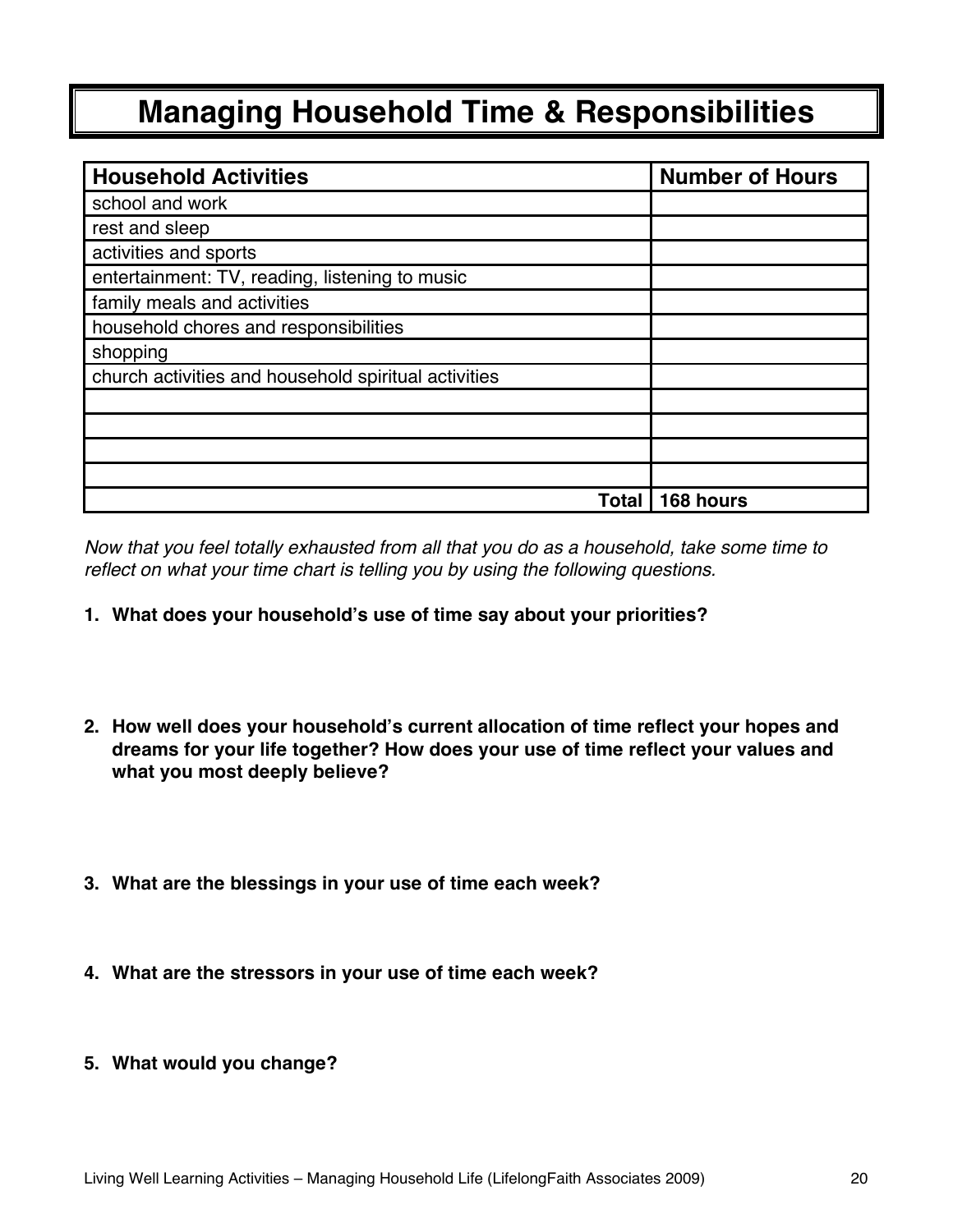## **Managing Household Money**

How we spend our money says a lot about what's important in life. There are the essential expenses, such as housing, food, utilities, and transportation. But there are also nonessential or "it would be nice" expenses, such as new clothes or entertainment. Draw a pie chart (below) that indicates the percentage of your household's money that is spent on essential expenses and the percentage that is spent on nonessential items. Identify the essentials (on the left side of the circle) and nonessentials (on the right) you actually spend money on.



## **Reflection**

- 1. What does your household's use of money say about your priorities?
- **2. How does your use of money reflect your values and what you most deeply believe?**
- **3. What are the blessings in your use of money?**
- **4. What are the stressors?**
- **5. What would you change in your allocation of money?**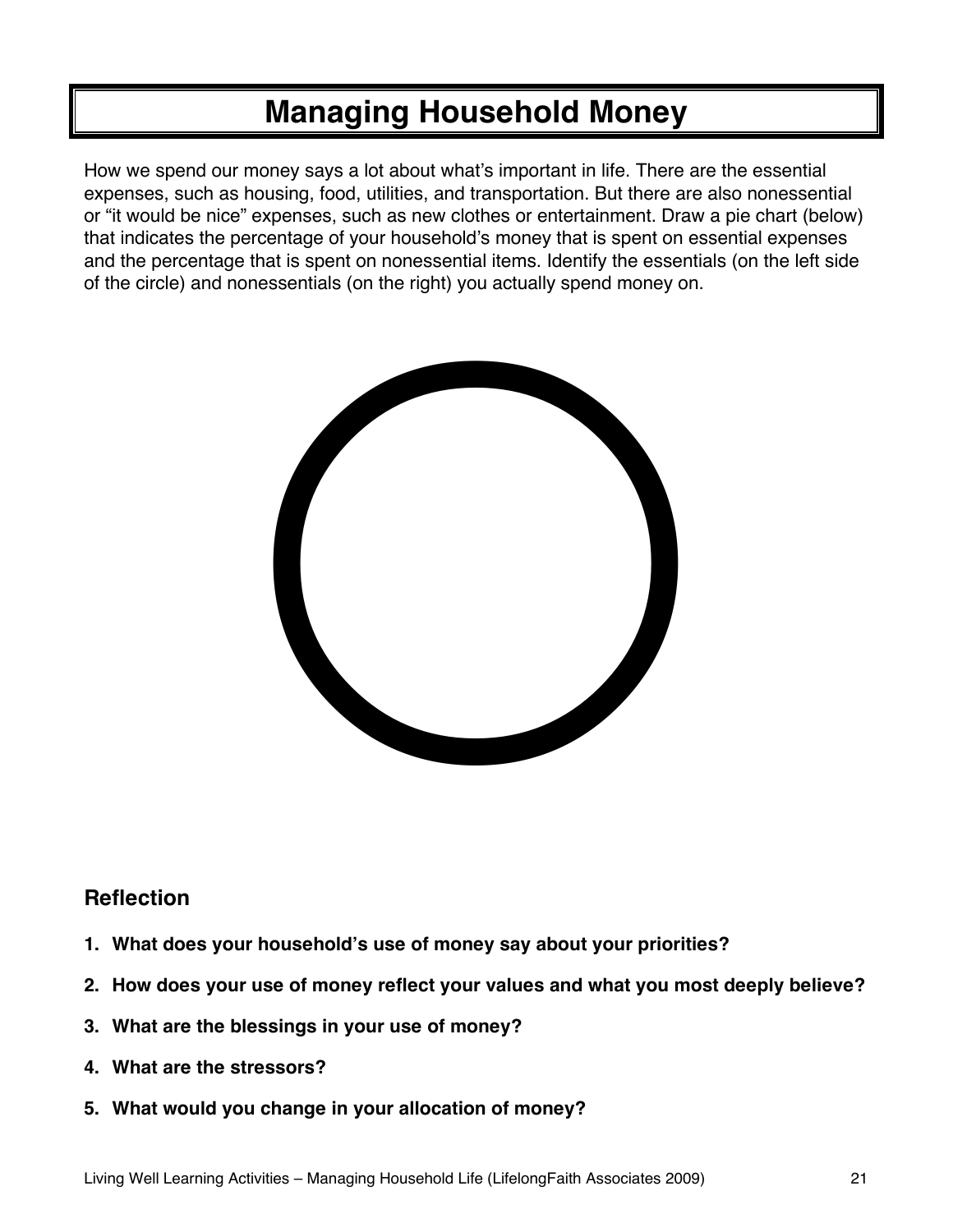## **Managing Household Property & Possessions**

Think about your material possessions and identify those possessions that you consider essential for household life, that are desirable but optional, and that are nonessential. Use the chart to list examples in each category.

| <b>Essential</b> | <b>Desirable but Optional</b> | <b>Not Necessary</b> |
|------------------|-------------------------------|----------------------|
|                  |                               |                      |
|                  |                               |                      |
|                  |                               |                      |
|                  |                               |                      |
|                  |                               |                      |
|                  |                               |                      |
|                  |                               |                      |
|                  |                               |                      |
|                  |                               |                      |
|                  |                               |                      |
|                  |                               |                      |

## **Reflection**

- 1. What do your material possessions say about your priorities?
- 2. How do your material possessions reflect your values and what you most deeply believe?
- 3. What would you change?

Think about a purchase you want to make in the future. What are some of the factors that will go into your decision-making. Rank the following values from most important (#1) to the least important when you are considering making a purchase. Do you think this new purchase is essential for household life, desirable but optional, or nonessential?

| Price                                                                 |
|-----------------------------------------------------------------------|
| Impact on the environment                                             |
| Personal spiritual development                                        |
| Status in my community                                                |
| A need versus a want                                                  |
| Moral integrity of the product manufacturer and how it treats workers |
| Convenience                                                           |
| Educational value of product                                          |
| Expresses your vision of your household                               |
| Other:                                                                |
|                                                                       |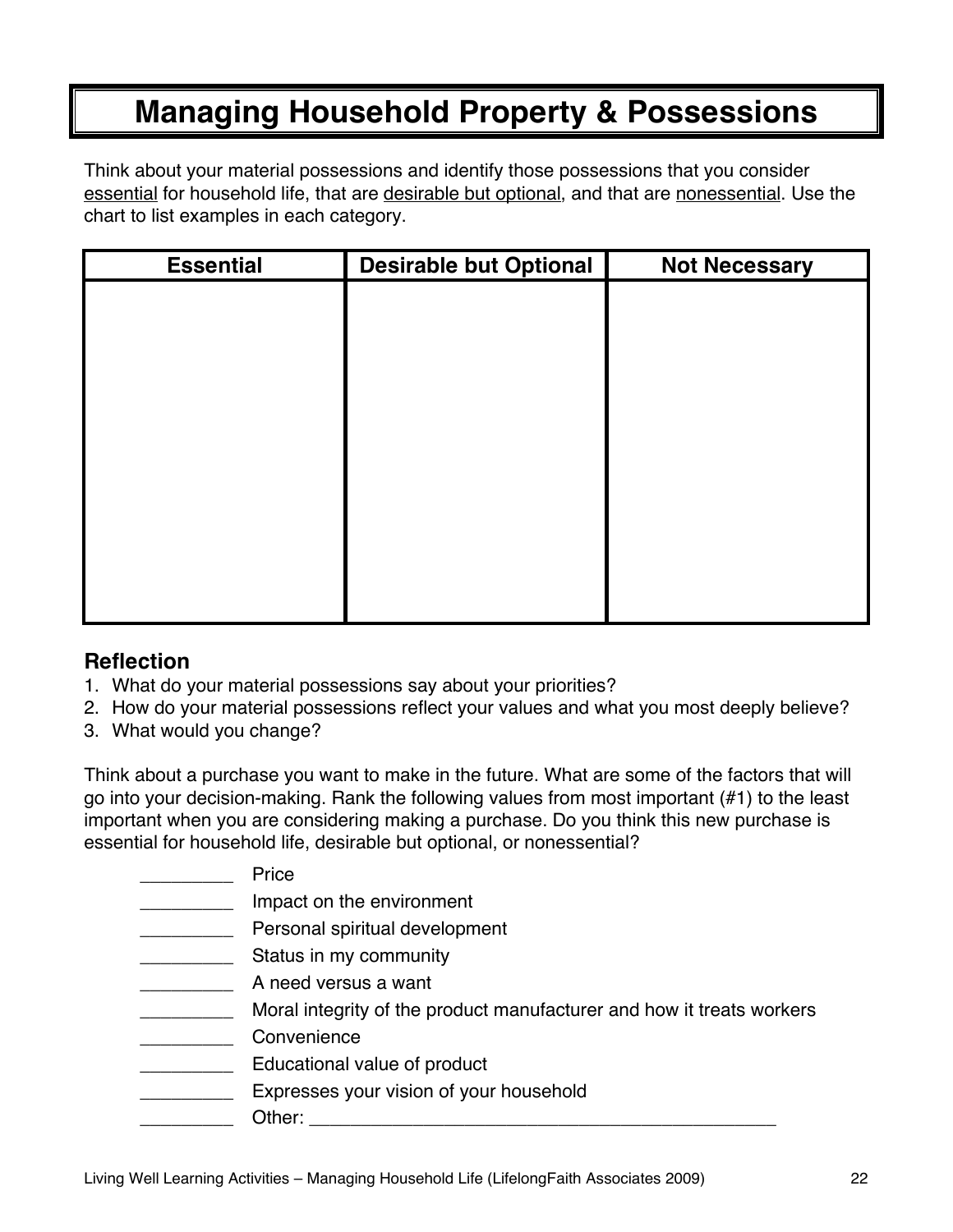## **Managing Household Life Scripture Verses**

Psalm 127:1 – If the Lord does not build the house, the work of the builders is useless.

1 Timothy 4:8 – Physical exercise has some value, but spiritual exercise is valuable in every way….

James 4:1-2 – Where do all the fights and quarrels among you come from? They come from your desires for pleasure, which are constantly fighting within you…. you strongly desire things, but you cannot get them, so you quarrel and fight.

Matthew 6:34 – So do not worry about tomorrow; it will have enough worries of its own. There is no need to add to the troubles each day brings.

1 Corinthians 12:7 – The Spirit's presence is shown in some way in each person for the good of all.

1 Corinthians 13:5 – Love is not ill-mannered or selfish or irritable, love does not keep a record of wrongs….

Matthew 6:19-20 – Do not store up riches for yourselves here on earth, where moths and rust destroy, and robbers break in and steal. Instead, store up riches for yourselves in heaven.

Matthew 5:42 – When someone asks you for something, give it to him; when someone wants to borrow something; lend it to him.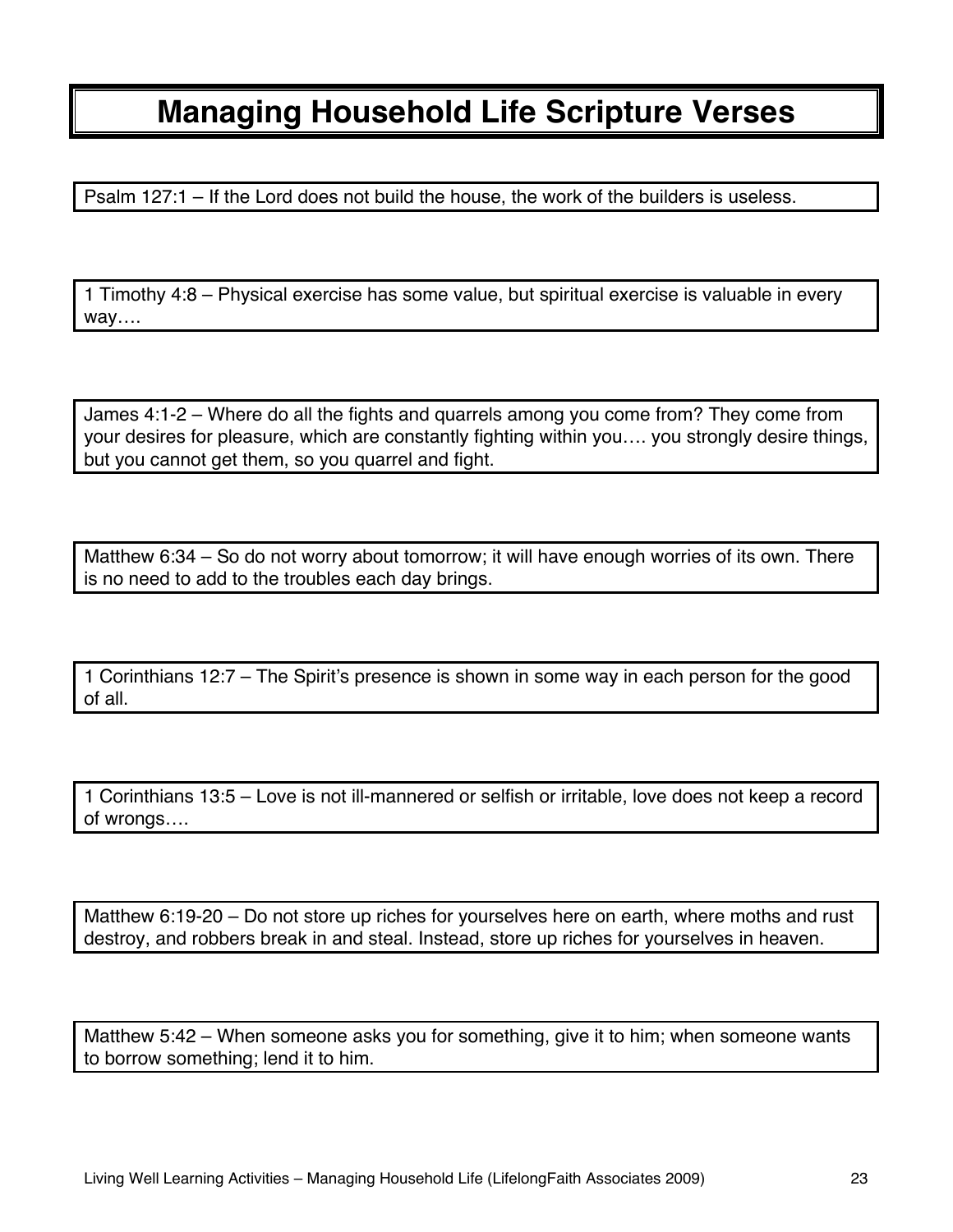# **Managing an "Environmentally-Friendly" Household**

Think about all the things you currently do and what you can begin doing—today!

| <b>Already</b><br><b>Do This</b> | <b>Will Begin</b><br><b>Doing This</b> |                                                                           |
|----------------------------------|----------------------------------------|---------------------------------------------------------------------------|
| $\Box$                           | $\Box$                                 | 1. Drive less: walk, bike, carpool, and/or use mass transit.              |
|                                  |                                        | Consider a car-free day each week.                                        |
| $\Box$                           | $\Box$                                 | 2. Eat less feedlot beef. Eat lower on the food chain-going               |
|                                  |                                        | meatless for just one meal a week can make a difference. Eat              |
|                                  |                                        | eco-friendly seafood.                                                     |
| $\Box$                           | □                                      | 3. Free yourself from junk mail by removing your name for mailing         |
|                                  |                                        | lists, and save a forest!                                                 |
| $\Box$                           | $\Box$                                 | 4. Install compact fluorescent light bulbs throughout your house.         |
| $\Box$                           | $\Box$                                 | 5. Conserve energy by lowering the temperature $3^{\circ}F$ in the winter |
|                                  |                                        | from where you would normally set it, and raise the                       |
|                                  |                                        | temperature 3°F in the summer from where you would normally               |
|                                  |                                        | set it. Turn down the heat and air conditioning when you aren't           |
|                                  |                                        | home.                                                                     |
| □                                | □                                      | 6. Eliminate lawn and garden pesticides and look for                      |
|                                  |                                        | environmentally-friendly alternatives.                                    |
| $\Box$                           | $\Box$                                 | 7. Reduce home water usage and use water-saving toilets,                  |
|                                  |                                        | faucets, and shower heads. Take shorter showers.                          |
| □                                | $\Box$                                 | 8. Eat more local, organic, in-season foods whenever possible and         |
|                                  |                                        | reduce the amount of energy needed to transport food, thereby             |
|                                  |                                        | reducing carbon emissions.                                                |
| $\Box$                           | $\Box$                                 | 9. Use a reusable water bottle and a high-quality home filter             |
|                                  |                                        | instead of buying bottled water.                                          |
| $\Box$                           | $\Box$                                 | 10. Wash your clothes in cold water and choose the no-heat cycle          |
|                                  |                                        | on your dishwasher.                                                       |
| $\Box$                           | $\Box$                                 | 11. Bring your own bag or a cloth bag to the grocery store instead        |
|                                  |                                        | of using disposable bags.                                                 |
| $\Box$                           | $\Box$                                 | 12. Choose energy efficient EnergyStar appliances which reduce            |
|                                  |                                        | carbon pollution, and have a big impact on your energy bill.              |
| $\Box$                           | $\Box$                                 | 13. Turn off computers and monitors when not in use. Make sure            |
|                                  |                                        | the hibernation and sleep settings are enabled.                           |
| $\Box$                           | $\Box$                                 | 14. Weatherproof your home. Make sure your walls and ceilings are         |
|                                  |                                        | insulated, and consider double-pane windows. Eliminate drafts             |
|                                  |                                        | with caulking, weather strips, and storm windows and doors.               |
| $\Box$                           | □                                      | 15. Choose foods with less packaging to reduce waste.                     |
| □                                | □                                      | 16. Recycle all your paper, glass, aluminum, and plastic, as well         |
|                                  |                                        | electronics.                                                              |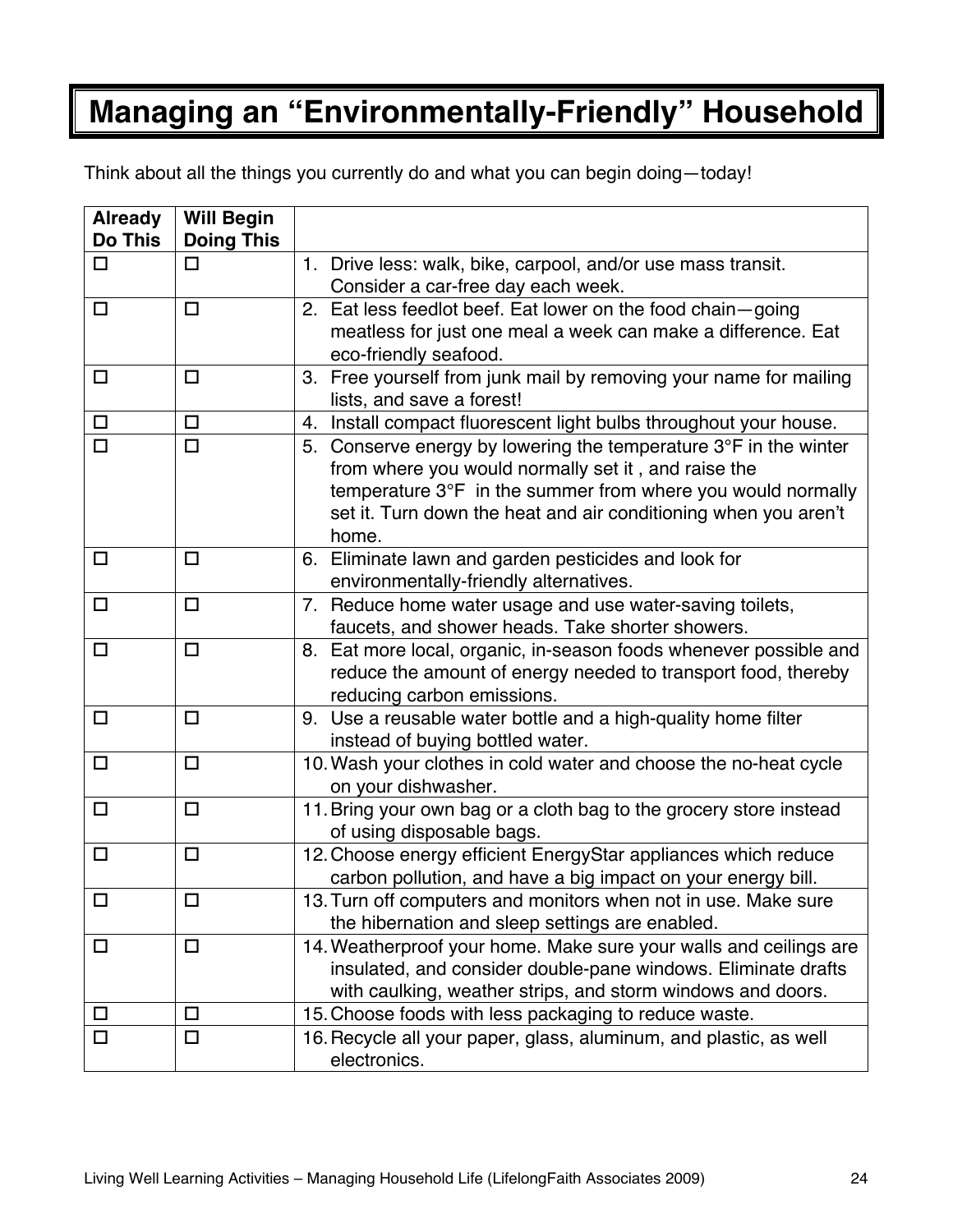# **Additional Activity: Saying Amen to Rules**

Introduce this activity with these or similar words (This activity should be led with energetic enthusiasm): *The word amen is a Hebrew word that means so be it. When we say amen we are saying that we believe that what we hear is true. I am going to make some general statements about household rules. If you believe the statement is true, please respond with a hearty amen.*

*Say amen if you have rules in your household.*

*Say amen if you believe your rules are fair.*

*Say amen if you believe your rules are unfair.*

*Say amen if the reasons for your rules are clear to everyone in the household.*

*Say amen if there are consequences for breaking rules in your household.*

*Say amen if you have ever paid a consequence for breaking a rule in your household.*

*Say amen if you have ever been rewarded for obeying the rules in your household.*

*Say amen if you would like to be rewarded for obeying the rules in your household.*

Continue the activity with these or similar words: *Every household has rules, some are spoken and some are just understood. Rules work best when they are…*

- *1. clearly stated*
- *2. grounded in reason*
- *3. have clear consequences*
- *4. are consistently and evenly enforced*

*For example, one family has a rule that high school teens are not permitted to ride in cars with more than one other high school teen other than siblings. The reason for the rule is that studies show that teen driving accidents are far more likely when more than one other teen is in the car. This has been proven in numerous independent studies, and some states have made this rule a law. The consequence in this particular family for breaking this rule is that the teen driver will not be permitted to use the car for recreation for two weeks. The reward for obeying this rule is that the teen will be given increasing driving independence as each six-month period passes. The parents will enforce the rule by checking in periodically with other parents of kids who are friends with the teen driver. Notice that this rule is clearly stated, it is grounded in reason and solid research, it has consequences attached to it, and it has a method for enforcement. It is a rule that expresses the Christian values of love for young people and justice for other drivers on the road.*

Distribute one rules handout per household. *Use the rules handout on your table to list and discuss some of the rules in your household.*

Invite households to share one of their successful rules with the large group. As the rules are presented, the leaders should comment on how the rules are expressions of good Christian household management. Make as many connections to the scripture quotes you explored earlier or any other scripture quotes you may think of.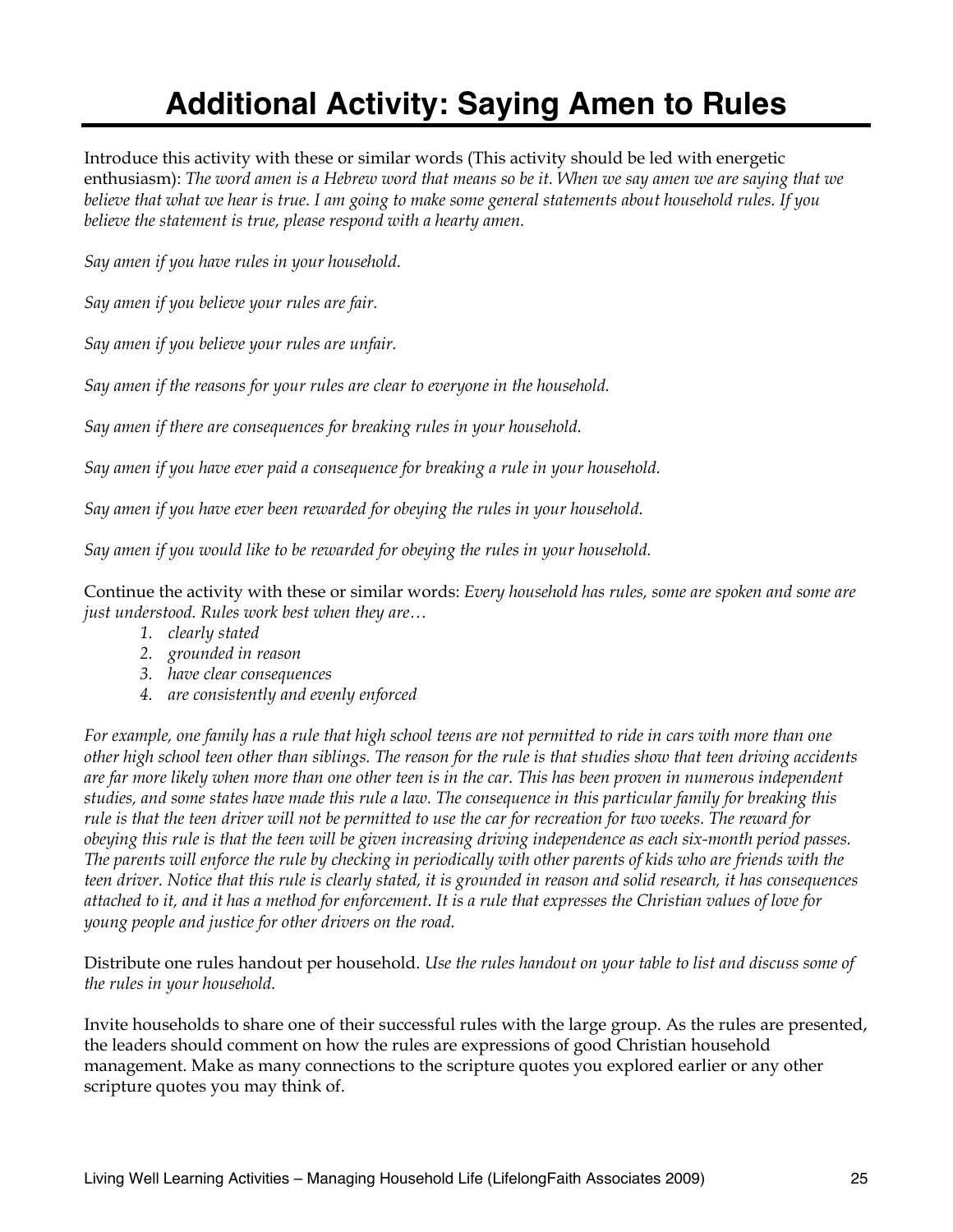# **Managing Household Life: Rules**

|                          | <b>The Rule</b> | The Reason<br>for the Rule | <b>Consequences</b><br>for Breaking<br>the Rule | <b>Awards for</b><br>Obeying the<br>Rule | How the<br><b>Rule is</b><br><b>Enforced</b> |
|--------------------------|-----------------|----------------------------|-------------------------------------------------|------------------------------------------|----------------------------------------------|
| <b>Family Rule</b><br>#1 |                 |                            |                                                 |                                          |                                              |
| <b>Family Rule</b><br>#2 |                 |                            |                                                 |                                          |                                              |
| <b>Family Rule</b><br>#3 |                 |                            |                                                 |                                          |                                              |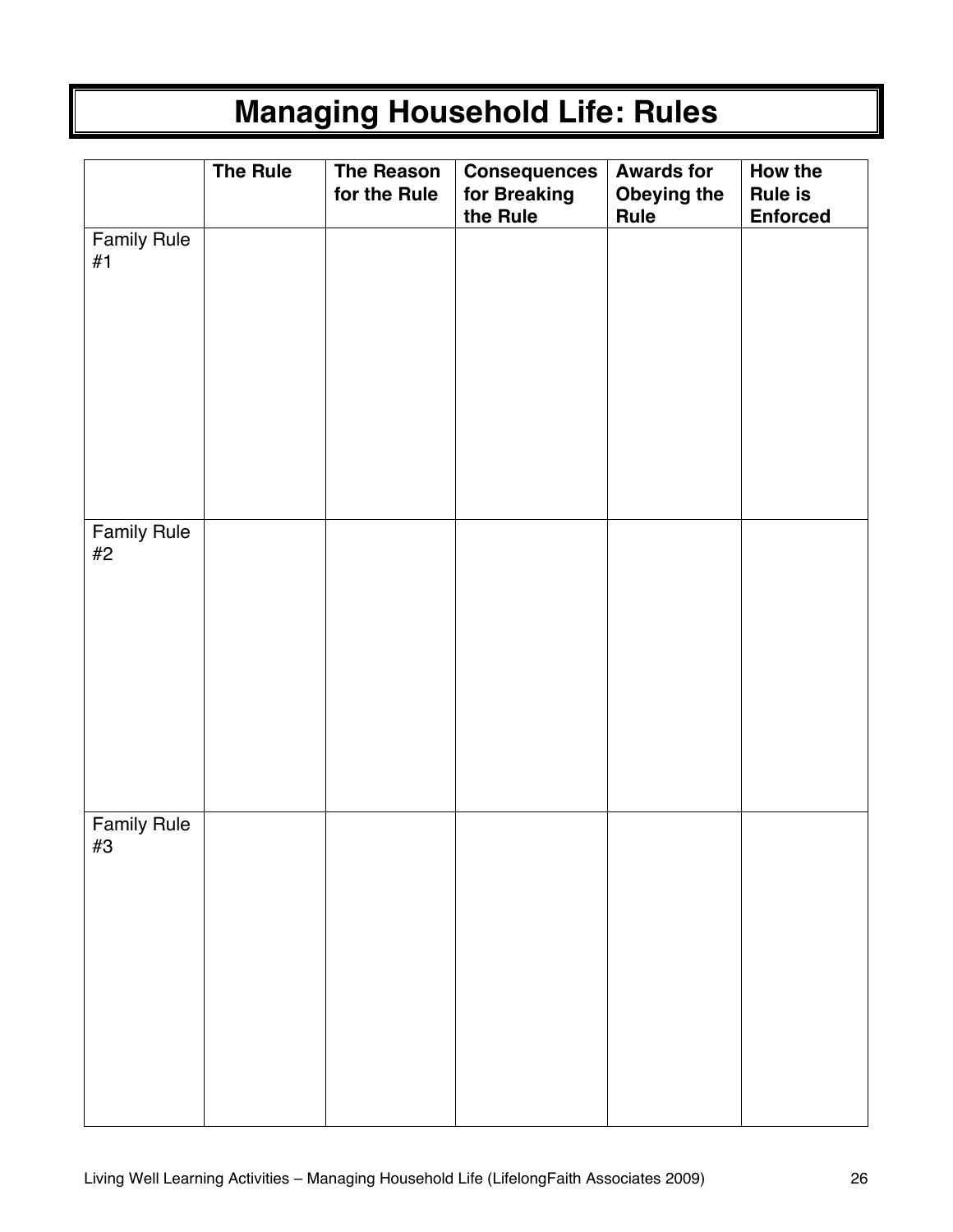# **Additional Activity: Saying Amen to Priorities & Shared Responsibility**

Introduce this activity with these or similar words:

*Now I invite you to respond amen to the following statements about rooms in your household:*

*Say amen if you have a room in your house that needs some attention.*

*Say amen if you have several rooms in your house that need some attention.*

*Say amen if you're embarrassed to have company over because of those rooms.*

*Say amen if you can't afford to fix everything in your house that needs attention right now.*

*Say amen if you don't have enough room in your household.*

*Say amen if you have rooms that are too cluttered.*

*Say amen if some members of your family don't clean up after themselves.*

*Say amen if you're the one who cleans up after everyone else.*

*Say amen if you don't clean up after yourself and you like it when someone else does.*

*Say amen if you're the one who cleans up after everyone and you believe your behavior is enabling others to be messy.*

With excitement: *Say amen if you have a dream that one day everyone will put their socks in the proper hamper!*

*Say amen brothers and sisters if you can see the light of an organized household in your future!*

Distribute a piece of poster board and a box of crayons to each household group. Invite them to draw the floor plan of their house on the poster board. All floors should be represented on the plan. After each household has finished their floor plans, invite them to label the floor plans according to the following instructions:

- Label the rooms that need repairs or remodeling in red numbers from highest to lowest priority (number 1 is the room that most needs repair or remodeling).
- Label the rooms according to clutter in blue numbers from most cluttered to least cluttered (number 1 is the room that is most cluttered).
- Put the name or names of persons who are most responsible for each room in the room(s) for which they are responsible. Some rooms may be the responsibility of all family members.

Invite participants to look at their floor plans as you make the following comments:

• *Priorities are an essential part of good household management. Priorities save us from needless worry. In Matthew's gospel we hear, "So do not worry about tomorrow; it will have enough worries of its own. There is no need to add to the troubles each day brings." Focus on the red number one on your floor plan.*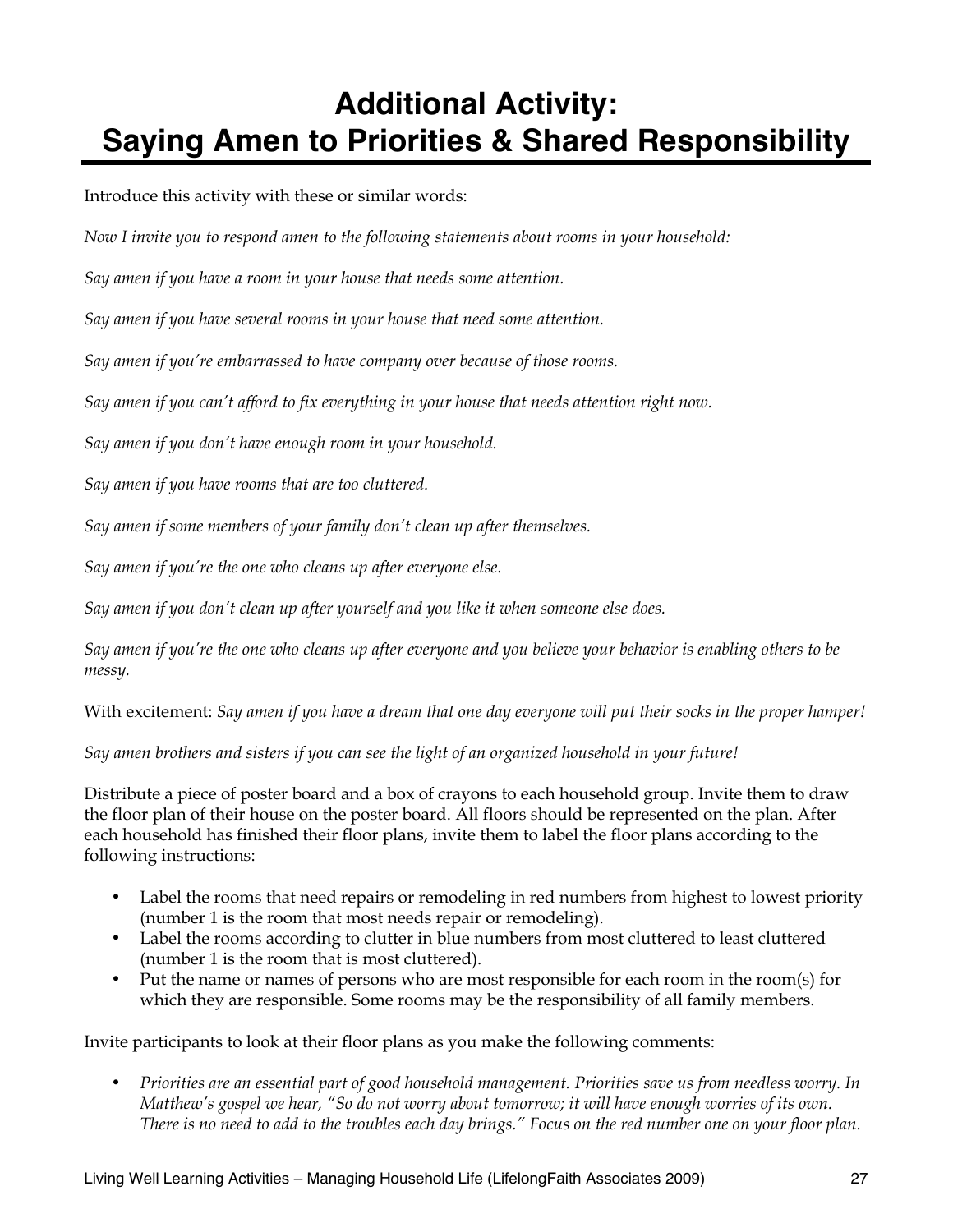*Discuss with your household members a way that you will address the needs in this room. Promise that you will no longer worry about the other rooms until the needs of this room are addressed. Room # 1 is today's worry; there is no need to worry about tomorrow's concerns. Rooms labeled # 2 and higher are tomorrow's concerns, and worrying about them should wait until room #1 is finished.* Give the household members time to discuss what they will do with the room labeled red #1. Single persons can plan in silence or discuss their plans with other single persons. They may also be invited to join with a family for the discussion.

• After families finish discussing the room labeled red #1, invite them to discuss the room labeled blue #1. Remind them that this is today's worry, and they must not worry about any of the other rooms until they have adequately addressed the concerns of the room labeled blue #1.

Close this part of the activity with these or similar words: *Now that you have set your priorities for the near future, your task when you return home is to stick with the agreements you made here. Do not worry about any rooms in your house until you have settles the issues in room red #1 and room blue #1.*

Introduce this part of the activity with these or similar words: *Obviously we cannot expect you to totally*  ignore the needs of other rooms in your house while you give special attention to particular rooms. This next *discussion will help you to organize daily management of each room in your house. The goal is to manage each room intentionally so that your home will be a household of Christian justice and peace.*

*Each member of the household is gifted by the Holy Spirit to make some kind of contribution for the good of all. Paul's first letter to the Corinthians says, "The Spirit's presence is shown in some way in each person for the good of all." Look at the names of the persons who are responsible for each room of the house. Identify how each person can help to manage the rooms where his/her name is found. Young children can make simple contributions while older children and adults can take more responsibility and perform more complex tasks. Challenge everyone to do their work in a spirit of Christian service. For example, doing the dishes is a necessary task for the health and welfare of everyone who eats in the house. Without clean dishes, disease would take over the family. Doing dishes is a noble act of Christian service in every household. It is a practice that we all should share.*

*As you discuss shared responsibility in your household, be sure to discuss a plan to hold all members of the household accountable. Super-responsible members of the household will have to resist the temptation to do others' work so that they will not enable irresponsibility. Less-responsible members will need regular, gentle reminders to keep them on track. These behaviors are new practices and will take time to become habitual practices. Be patient and persistent.*

Give household tables time to discuss family tasks for each room on their floor plans. When they are finished discussing, invite a few households to share some of their insights and discoveries about shared responsibility.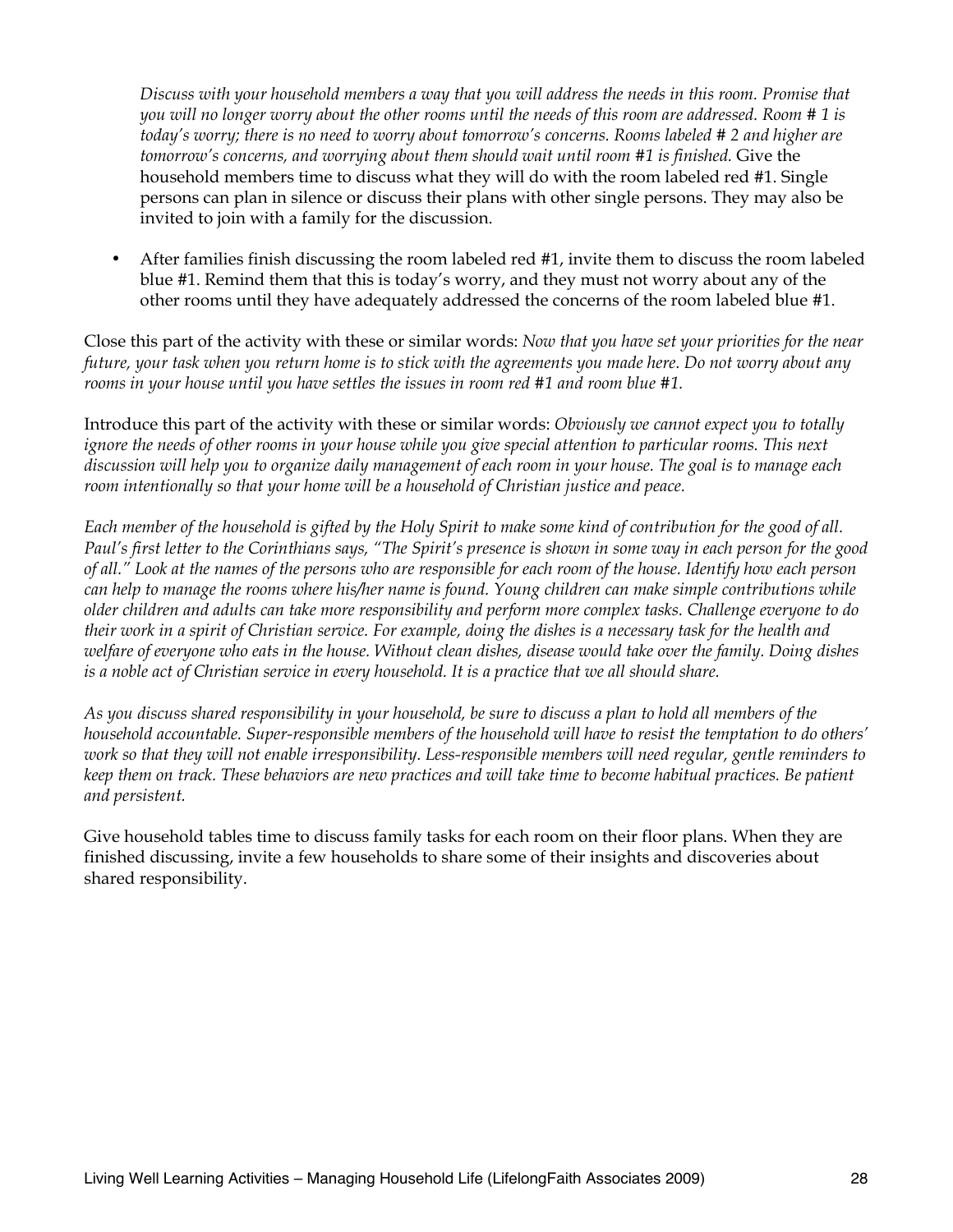The balloons for this activity should be 8" round balloons. Single persons can do this activity alone and still get the point.

Use these or similar words to introduce this activity: *Managing our time both inside and outside of the house is quite a challenge these days. There are so many good opportunities for home activities as well as involvement in our community. It's hard to keep it all balanced. Each household has several balloons and a permanent marker. You have also been given a list of some of the things that take up your time each week. First discuss the amount of time you spend each week on each activity on the list. Then blow up one balloon for each item on the list. Make the balloon larger for items that take up more of your time and smaller for items that take up less of your time. After a balloon is inflated, tie it off and label it. You will end up with eight inflated and labeled balloons.*

Give families time to complete this activity.

Continue this activity with these instructions:

- Each household needs to find space in the room where they can stand in a circle with all members facing each other.
- Divide the balloons evenly among the household members.
- Challenge the households to keep as many balloons in the air by bouncing them back and forth to each other. Any balloons that hit the floor should be left on the floor while other balloons remain in the air. Keep as many balloons in the air for as long as you can.
- Allow families to try this activity more than once. They may develop new strategies each time they work at it.

Address the following questions to the large group for a general discussion:

- What made this activity challenging?
- Which balloons ended up on the floor first? Why did this happen? What does that say about our time management?
- Which balloons were easiest to keep in the air? Why? What does that say about our priorities for time management?
- Answer this question in your household group: Are there any activities that we should be giving more or less time?
- Invite family groups to report back to the large group about which activities should receive more and less time.
- In 1 Thessalonians 5:17 St. Paul tells us to pray at all times. How can we pray at all times even while we are doing the other things we have to do each day? Invite responses to this question. Suggest to the group that all activity can be prayerful if we do our activities in a spirit of love, joy and gratitude. We can pray at all times if we are always aware of God's presence in everything we do. There are prayerful ways to do chores and selfish ways to do chores. There are prayerful ways to eat family meals and selfish ways to eat family meals. There are prayerful ways to exercise and selfish ways to exercise. There are prayerful ways to study and selfish ways to study. There are prayerful ways to talk to each other and selfish ways to talk to each other. We manage our time best when we respond to God's call in everything that we do.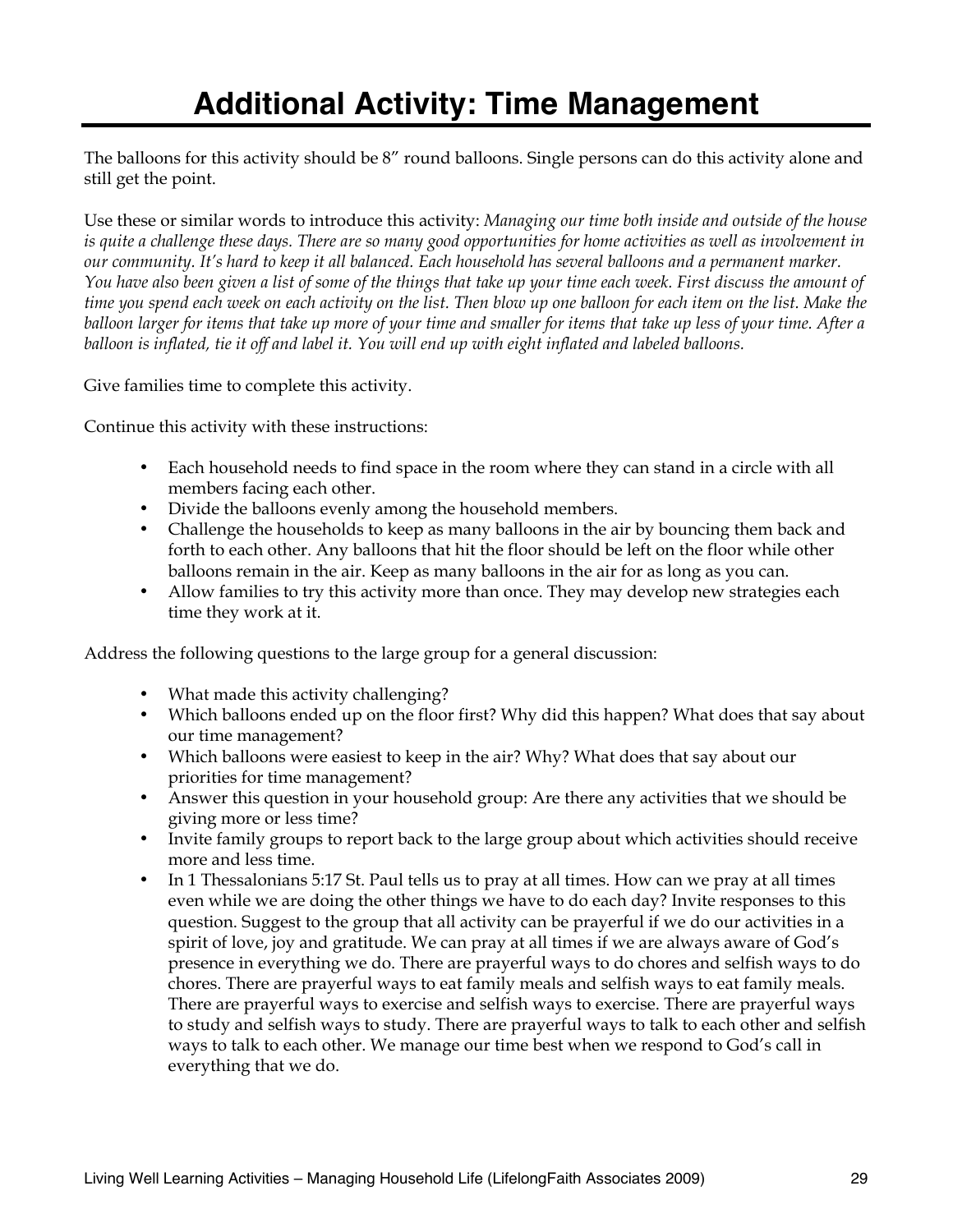## **Time Management Activities**

Write these words on your inflated balloons. The ones that take up most of your time in the course of a week should be written on larger balloons. The ones that take up the least amount of time in the course of a week should be written on smaller balloons. Discuss the time that your household gives to each activity before you blow up your balloons.

# **Prayer**

# **Physical Exercise/Sports/Music/Art**

# **Community Service**

# **Family Meals**

# **Family Conversations**

# **Hosting Guests**

# **Study/Reading/Work**

# **Television/Computer/Video Games**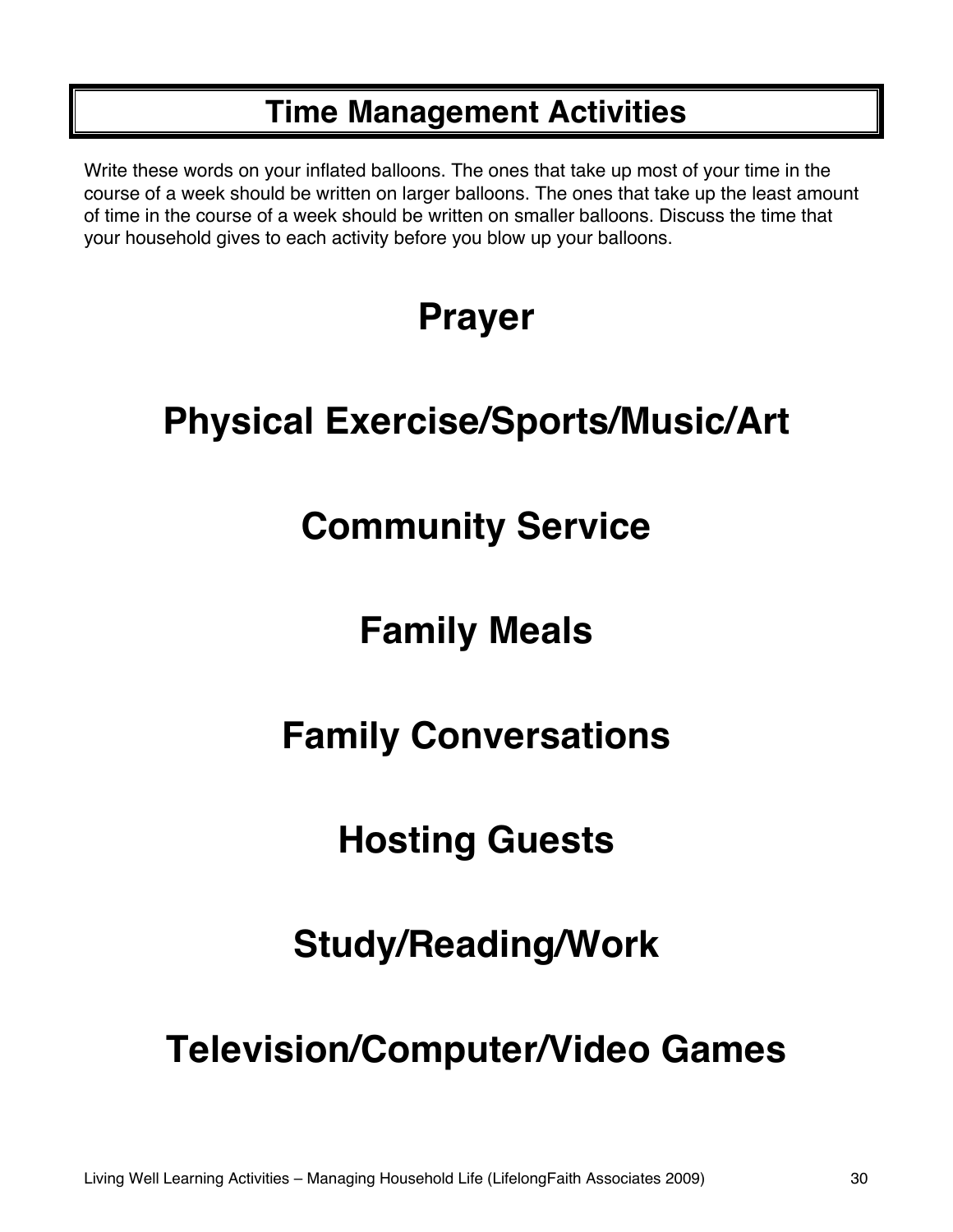## **Resources for Developing the Christian Practice of Managing Household Life**

"Household Economics." Sharon Daloz Parks. *Practicing Our Faith*. Dorothy C. Bass, editor. San Francisco: Jossey-Bass, 1997.

J*esus in the House: Gospel Reflections on Christ's Presence in the Home*. Allan F. Wright. Cincinnati: St. Anthony Messenger Press, 2007

The word "home" is used thirty-three times and the word "house" ninety-nine times in the Gospels of the New Revised Standard Version Bible. While many of us typically envision a Jesus who publicly preached in the streets and on the hillsides of Palestine, Jesus also ministered often in the home. "Why was it that Jesus spent so much of his time in the homes and houses of the people?" Allan Wright asks. "How did Jesus' own experience of home assist in his formation throughout his childhood and facilitate his understanding of the importance of home? More importantly, what lessons are there for us? Do we still need the presence of Jesus in our homes today? How much different would homes be today if we taught, forgave, healed and shared meals like Jesus did?" Biblical scholar Allan Wright explores twenty-nine usages of home in the Scriptures, offering a reflection on the Gospel story, a prayer, reflection questions and challenges to the reader. Written for families, small groups or personal use, *Jesus in the House* encourages all of us to bring the presence of Christ into our homes.

*Keeping House: The Litany of Everyday Life*. Margaret Kim Peterson. San Francisco: Jossey Bass, 2007. *Keeping House* is a wide-ranging and witty exploration of the spiritual gifts that are gained when we take the time to care for hearth and home. Margaret Kim Peterson examines the activities and attitudes of keeping house and making a home. Debunking the commonly held notion that keeping house is a waste of time or at best a hobby, Peterson uncovers the broader cultural and theological factors that make housekeeping an interesting and worthwhile discipline. She reveals how the seemingly ordinary tasks of folding laundry, buying groceries, cooking, making beds, and offering hospitality can be seen as spiritual practices that embody and express concrete and positive ways of living out Christian faith in relationship to others at home, in the church and in the world.

*Loving Your Home: An Upbeat, No-Nonsense Guide to Simplicity, Order, and Care.* Carol Showalter with Mary Jane Preston. Brewster, MA: Paraclete Press, 2009.

Learn to create a home you want to live in with this practical guide to creating order out of the chaos of daily life. Encouraging. Light-hearted. Roll-up-your-sleeves helpful. In this down-toearth guide, you begin by assessing the essentials of your home and daily routine. Then, facing the things that you find most bothersome or difficult, you learn basic steps to de-stress your home and organize your life. For anyone, organized or disorganized, a gentle, mindful guide to bringing God's order into the order of life. Includes:

- Tips on living well and making your house a home.
- Ideas on "lightening your load" by working together with friends.
- Spiritual words of wisdom on the everyday work of living.
- Checklists for cleaning/organizing specific areas of your home.
- Daily, weekly, and monthly goals.
- How to create a yearly plan for maintaining a home of simplicity, order, and care